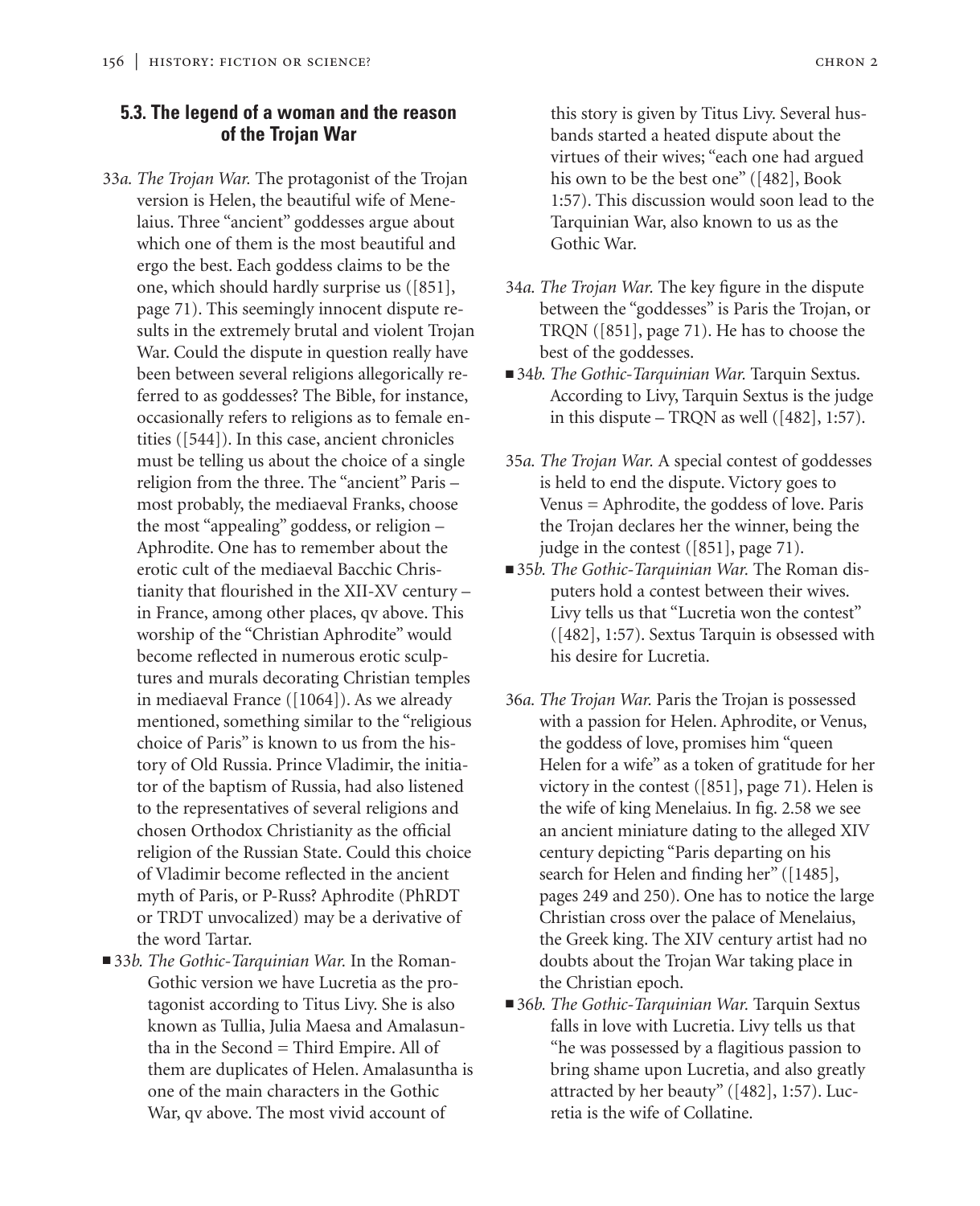

Fig. 2.58 A miniature from *Le Roman de la guerre de Troie* by Benoit de Sainte-Maure dating to the alleged XIV century ([1485], page 245, ill. 322. One sees Paris undertaking a foray (the one that resulted in the abduction of Helen) into the palace of Menelaius, the Greek king. We see a Christian cross over the palace. Taken from [1485], ill. 322.

- 37*a. The Trojan War.* The arrival of Paris the Trojan. Paris arrives to the house of Menelaius, who is unaware of the visit, and receives a friendly reception since no one suspects him of any malicious intentions ([851], pages 71-72).
- 37*b. The Gothic-Tarquinian War.* Livy tells us that "Sextus Tarquin went to see Collatius… Collatine knew nothing of his arrival. He was received cordially, since his intention wasn't known to anyone" ([482], 1:57).
- 38*a. The Trojan War.* Paris abducts Helen by force. This happens during the night. Different Trojan chronicles give various accounts of Helen's abduction. One version tells us that she went with Paris voluntarily; another – that she tried to resist the violent abduction ([851], page 72). A chronicle tells us that "Paris delivered Helen to his ship personally… having left

her well-guarded" ([851], page 96). The current "ancient" version tells us of Helen's "complete innocence" - she is supposed to have remained true to Menelaius, and Paris left with nothing but her ghost ([851], page 207).

■ 38*b. The Gothic-Tarquinian War.* According to Livy, Tarquin Sextus takes Lucretia by force and rapes her, breaking into her chambers when she's asleep ([482], 1:58). Here we also see an attempt of Lucretia's exculpation – in Livy's rendition, she utters a passionate speech to set an example for the women of Rome prior to stabbing herself to death in order to cleanse the disgrace. Amalasuntha, Lucretia's double in the Gothic War, is also taken to the island by force, where she is kept "inside a strong fortress" ([196], Volume 1, pages 318-319; Procopius 1(5):14-15). Thus, a violent scenario involving a woman is the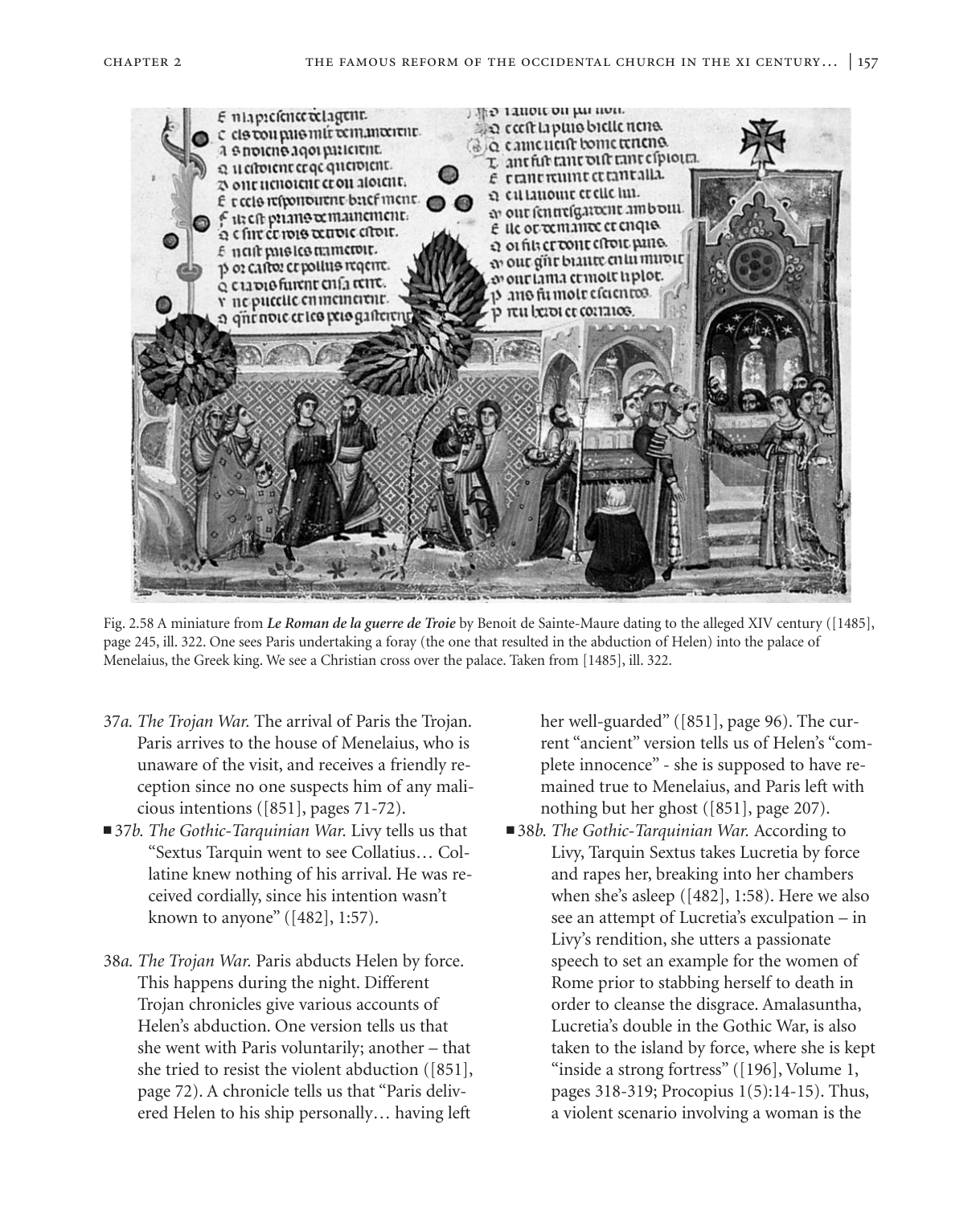casus belli in every phantom reflection of Helen's abduction – a real mediaeval event.

**Commentary.** The Trojan War, likewise its Gothic reflection, is considered to have been instigated "to avenge the honour of a woman"; see also Livy ([482], 1:60 and 2:1-2). This can actually be regarded as the official slogan of the Trojan = Tarquinian = Gothic War. How could a war as brutal and violent have broken out because of just one woman, albeit a beautiful and dignified one? This doesn't ring too plausible, after all. There is a rather simple consideration that makes many things clear. Various religions were referred to as "wives" (women) in the Middle Ages; therefore, the Trojan = Tarquinian = Gothic War could have been caused by a religious dispute about the vices and the virtues of several confessions ("wives"). The insult of some religion may have resulted in a war. This interpretation of the source data is in perfect correspondence with the very spirit of the crusade epoch. Now, the crusades were ecclesiastical events (officially at least), whose intended purpose was the revenge of the grief caused to Our Lady – the execution of her son Jesus Christ. The Trojan myth receives a natural explanation of being the description of a great war fought by the crusaders in the Middle Ages.

39*a. The Trojan War.* According to some Trojan chronicles, Helen had been killed. She died already after the fall of Troy: "And he had ordered to behead both Helen and *Farizh* [*Parizh*, or Paris, that is  $-A$ . F.]" ([851], page 76). Nowadays it is presumed that the mediaeval tale of Helen and Paris executed at the order of Menelaius is at odds with the "ancient" version by Homer ([851], page 207). Mark the typical flexion between F and P – Paris – Parizh – Farizh. In the mediaeval rendition Paris might have really referred to "a Parisian", which should hardly surprise us since the Franks played a major role in the Gothic War; some of them may well have been from Paris. The Scaligerian XIII century b.c. dating of the Trojan War renders this impossible, since Paris is supposed to have been nonexistent in that age; however, in the XII-XIV century A.D. it must

have existed already. Paris can also mean "P-Russ", or the mediaeval White Russians/Byelorussians/Prussians.

- 39*b. The Gothic-Tarquinian War*. In the Gothic version Amalasuntha, the double of Helen, is also killed; it is her death that serves as the casus belli for the Gothic War, qv above and in [851], Volume 1.
- 40*a. The Trojan War.* Paris-Parizh (P-Russ), the offender of Helen, was killed ([851], pages 76 and 129).
- 40*b. The Gothic-Tarquinian War*. Let us remind the reader that Tarquin Sextus, the offender of Lucretia, also died a violent death ([482], 1:60). In the Gothic version allegedly dating from the VI century A.D. Theodahad, who had raped Amalasuntha, was murdered shortly afterwards ([196], Volume 1, and above).

#### **5.4. The beginning of the war**

- 41*a. The Trojan War.* Greeks begin negotiations with the Trojans in order to determine the fate of the abducted Helen. The Trojans refuse to hand her back; the Greeks declare war on Troy  $([851])$ .
- ■41*b. The Gothic-Tarquinian War*. In the Gothic version the Romean Greeks enter negotiations with the Goths/TRQN, the duplicates of the "ancient" Trojans, about the fate of the abducted Queen Amalasuntha, who was taken to an island by force. However, the Goths kill Amalasuntha. Then Romea/Byzantium declares war on the kingdom of the Ostrogoths in Italy ([196], Volume 1; also [695]).
- 42*a. The Trojan War.* A very large Greek fleet appears at the coast of the Trojan kingdom led by Achilles ([851], page 72). Out of many Greek heroes, the sources pay special attention to Achilles – the most famous military leader of the Greeks and the "numero uno" hero. "Greeks revered him [Achilles – A. F.] as a hero" ([851]).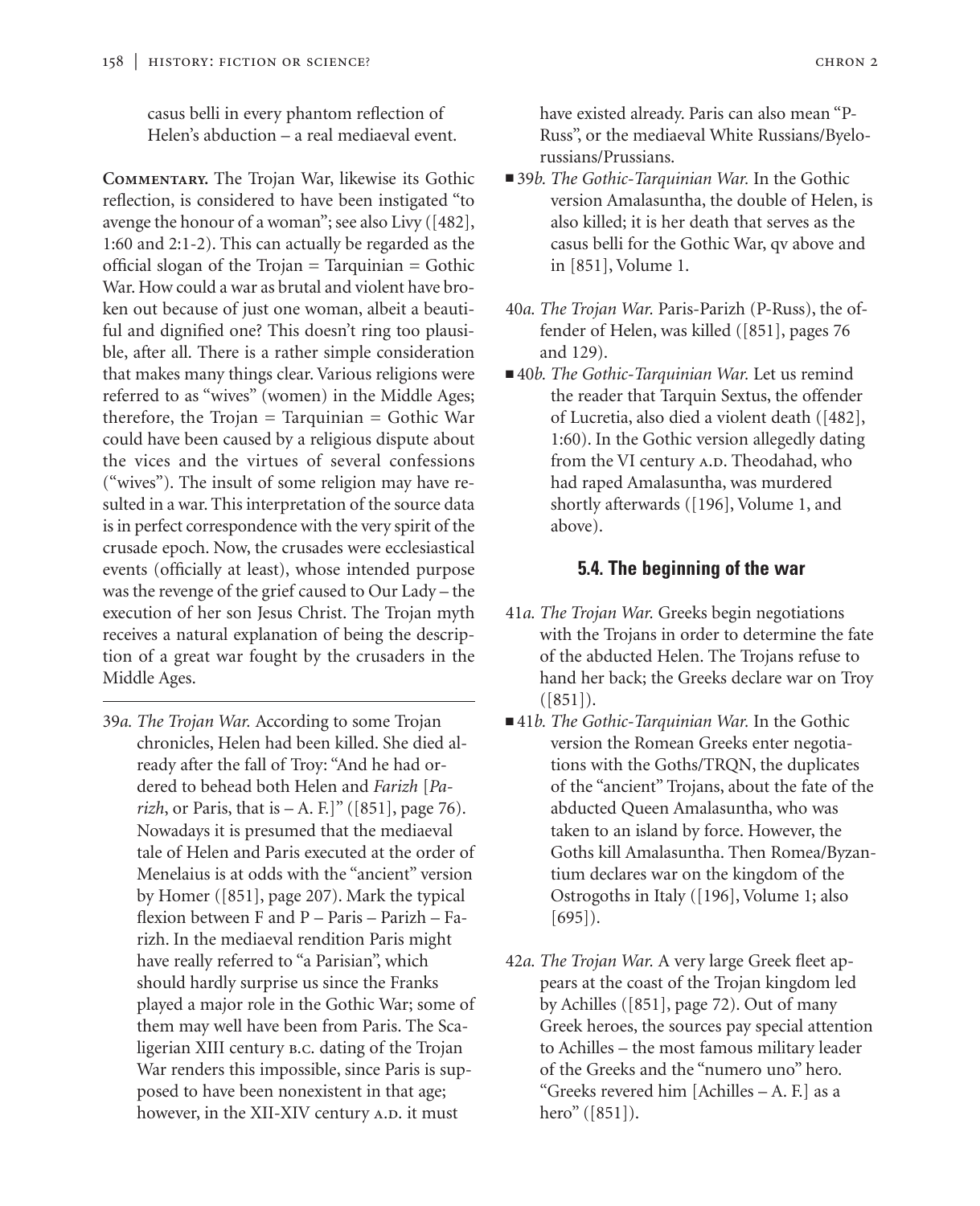- 42*b. The Gothic-Tarquinian War*. A powerful fleet of Romean Greeks arrives at the Italian coast with a landing party led by Belisarius in the end of the alleged year 535 A.D. "Fortune gave Justinian one of the greatest military leaders of all time for the implementation of this plan [exile of the Goths from Italy – A. F.]" ([196], Volume 1, page 319). Belisarius is doubtlessly the "number one hero" of the Gothic War.
- 43*a. The Trojan War.* Achilles is accompanied by the two "most important royal figures in Greece" on his Trojan campaign, namely, Agamemnon and Menelaius, the husband of Helen. "And the kings made Achilles the leader of the entire army" ([851], page 72). Their own participation in the war is minute compared to that of Achilles.
- 43*b. The Gothic-Tarquinian War.* Belisarius is made commander-in-chief by emperor Justinian – the "primary royal figure" of the Gothic war to represent the Romean Greeks. However, Justinian doesn't become involved in military action personally, since he remains in the New Rome, well away from Italy (qv in fig. 2.29). At the same time, Justinian, as well as his "an-

cient" double Agamemnon, did actually take part in the war, since it was he who had suppressed the large-scale "Nika Rebellion", which took place within the walls of New Rome. As we already mentioned, this rebellion is merely a duplicate of the same Gothic War that became reflected in Justinian's biography in a slightly distorted version. Furthermore, this is an indication that the Gothic (or the Trojan) War is most likely to have taken place in New Rome (Constantinople) and around it – nothing to do with Italy whatsoever.

- 44*a. The Trojan War.* The Greek fleet led by Achilles seizes Isle Tenedos upon its arrival at the shores of the Trojan kingdom, which used to be under Trojan/TRQN rule ([851], page 100). The occupation of Tenedos marks the beginning of the Greek invasion into the Trojan kingdom.
- ■44*b. The Gothic-Tarquinian War*. The Graeco-Romean fleet of Belisarius arrives at the coast of Italy and immediately seizes Sicily, which was under the Gothic/TRQN rule at the time  $([196],$  Volume 1, page 319). This is how the Byzantine invasion into the Italian kingdom of the Ostrogoths began.



Fig. 2.59 The parallelism between the "ancient" Trojan War and the early mediaeval Gothic War. The beginning of the war.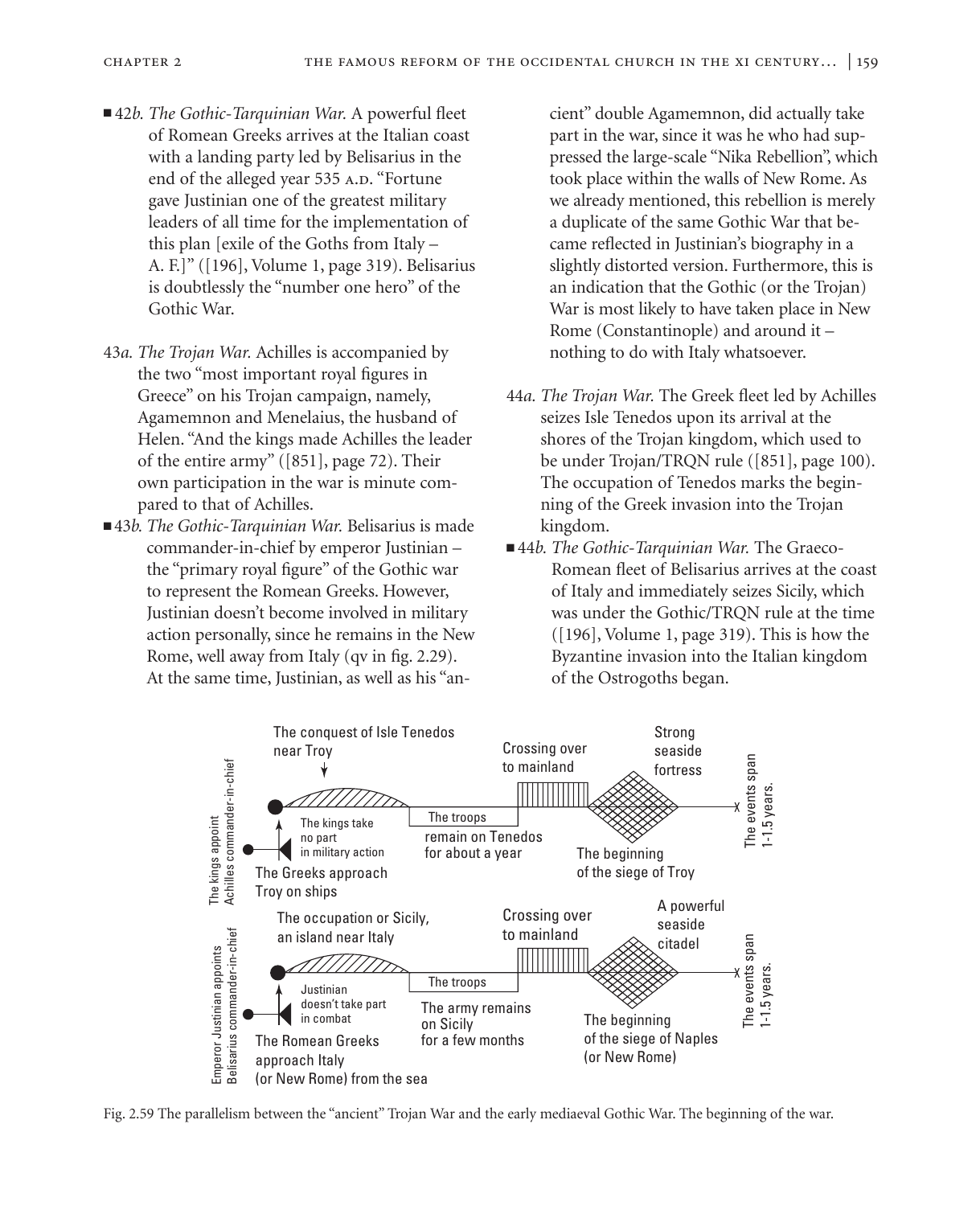

Fig. 2.60 An ancient miniature from *Historia Destructions Troiae*, a book by Guido de Columna (delle Colonne) dating to the early XV century. We see the third battle between the Greeks and the Trojans in the Trojan war; once again the weapons used are typically mediaeval. Taken from [1485], ill. 120.



Fig. 2.61 Ruins of Constantinople walls. Photograph taken by T. N. Fomenko in 1995.

- 45*a. The Trojan War.* The "ancient" Greeks remain on Tenedos, the island they captured, for several months. Over this period they exchange envoys with Troy and send some of their troops into a neighbouring country to find provisions, which they procure after a battle ([851], pages 101-103).
- 45*b. The Gothic-Tarquinian War*. In the Gothic War, the Graeco-Romean troops remain on Sicily for several months – between the end of the alleged year 535 and the summer of the year to follow ([196], Volume 1, page 319).
- 46*a. The Trojan War.* The "ancient" Greeks proceed to leave the island, move to mainland, enter the Trojan kingdom and besiege Troy. One of the chapters of a mediaeval Trojan chronicle is called "How the Greeks Left Isle Tenedos and the Siege of Troy Began", for instance ([851], pages 103-104).
- ■46*b. The Gothic-Tarquinian War*. Finally, the Romean Greeks leave Sicily and disembark in Italy. "The land troops of Belisarius… accompanied by the fleet" started to move up the coast. "However, they were stopped by the heroic defenders of Naples" ([196], Volume 1, page 326). See fig. 2.59. Nowadays the Gothic War is presumed to have taken place in Italy. However, it is most likely that the fall of Constantinople = New Rome on the Bosporus in the XIII century A.D. provided for the main source of legends about the fall of the "ancient" Troy. This also gives us a new perspective on the possible meaning of the word Naples (Nea-Polis) as used in the Trojan chronicles – it must have stood for "New City" and referred to the New Rome, or Constantinople.
- 47*a. The Trojan War.* The long and hard siege of Troy begins. Chronicles describe Troy as a powerful fortress by the seaside. Troy is all the more invincible that the gods themselves protect the city from enemies; this fact is emphasized. "And he gave orders to surround the city with high walls, two hundred cubits in height" ([851], page 90). In fig. 2.60 one sees an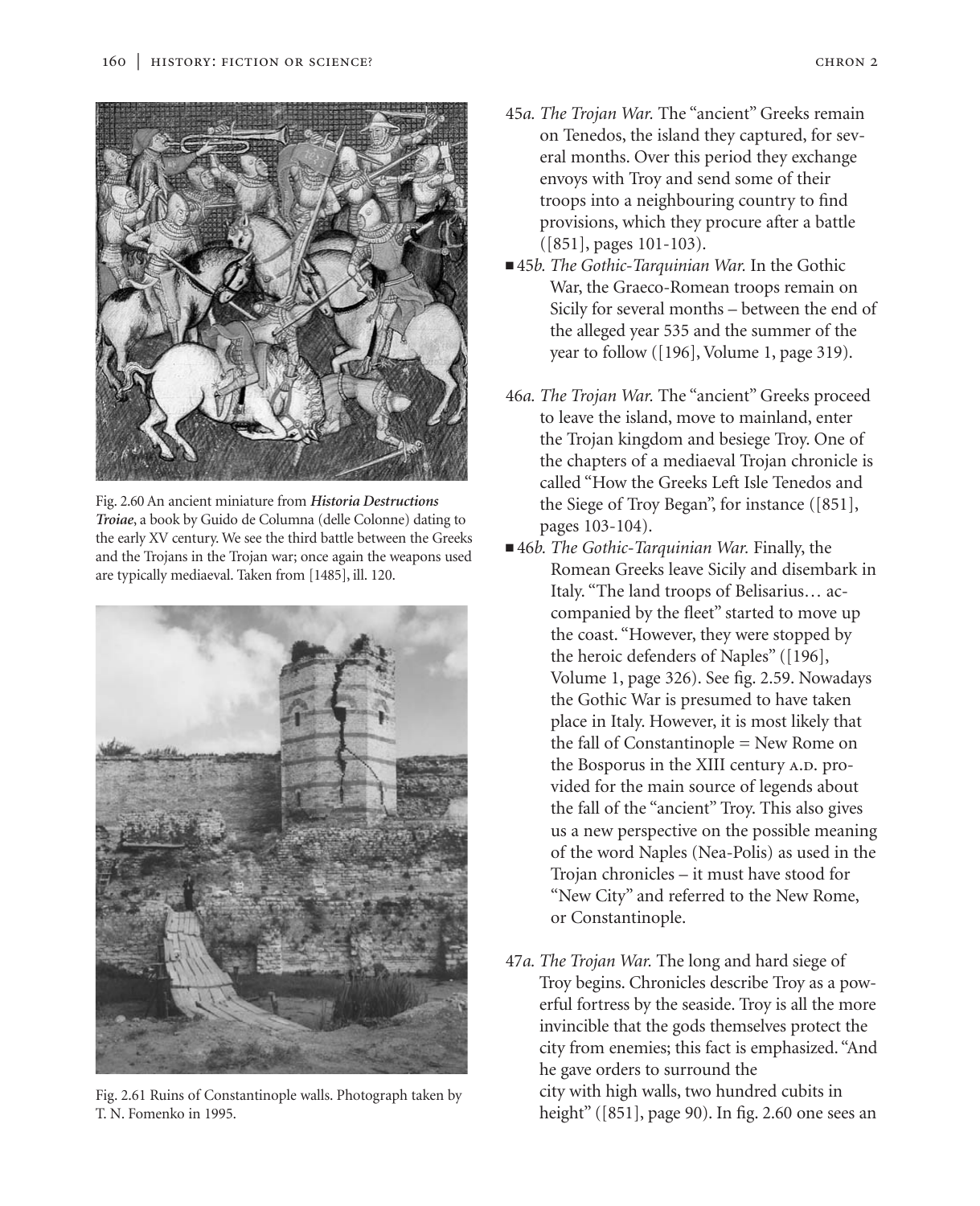

Fig. 2.62 Ruins of Constantinople walls. Photograph taken by the author in 1995.

ancient miniature entitled "The Third Battle between the Greeks and the Trojans" from *The Tale of Troy's Destruction,* the book by Guido de Colonna (see [1485], ill. 120). Once again we see mediaeval knights wearing heavy armour and chain mails. One of them is holding a trumpet of a rather sophisticated shape.

■ 47*b. The Gothic-Tarquinian War*. The Romean Greeks are forced to begin the siege of Naples = New City (New Rome?). The Italian Naples was supposed to have been an unassailable fortress. It is said that the gods themselves have chosen this site with a rocky foundation that excluded the very possibility of the city being undermined ([196], Volume 1, page 326. Just like Naples, Constantinople = New Rome is located by the seaside and may have been the strongest and most famous fortress of both Europe and Asia. The legend of Constantinople's foundation on the Bosporus around the alleged year 330 tells that

the emperor Constantine had "initially chosen the site [for the foundation of his new capital – A. F.] where the ancient Ilion [or Troy! – A. F.] had once stood, the motherland of the first founders of Rome" ([240], page 25). Later on he is supposed to have chosen a different site ([240]). In any case we see that the very story of the New Rome's foundation on the Bosporus tells us quite unequivocally that its location used to coincide with that of Troy initially. The gigantic walls of the New Rome and its beneficial geographical disposition proved to protect it well against many an invasion. We can still see the most impressive ruins of these walls in Istanbul today, qv in figs. 2.61 and 2.62.

48*a. The Gothic War.* We have listed all of the major events pertaining to the beginning of the Trojan war. What follows is the siege of Troy and its fall, see fig. 2.63.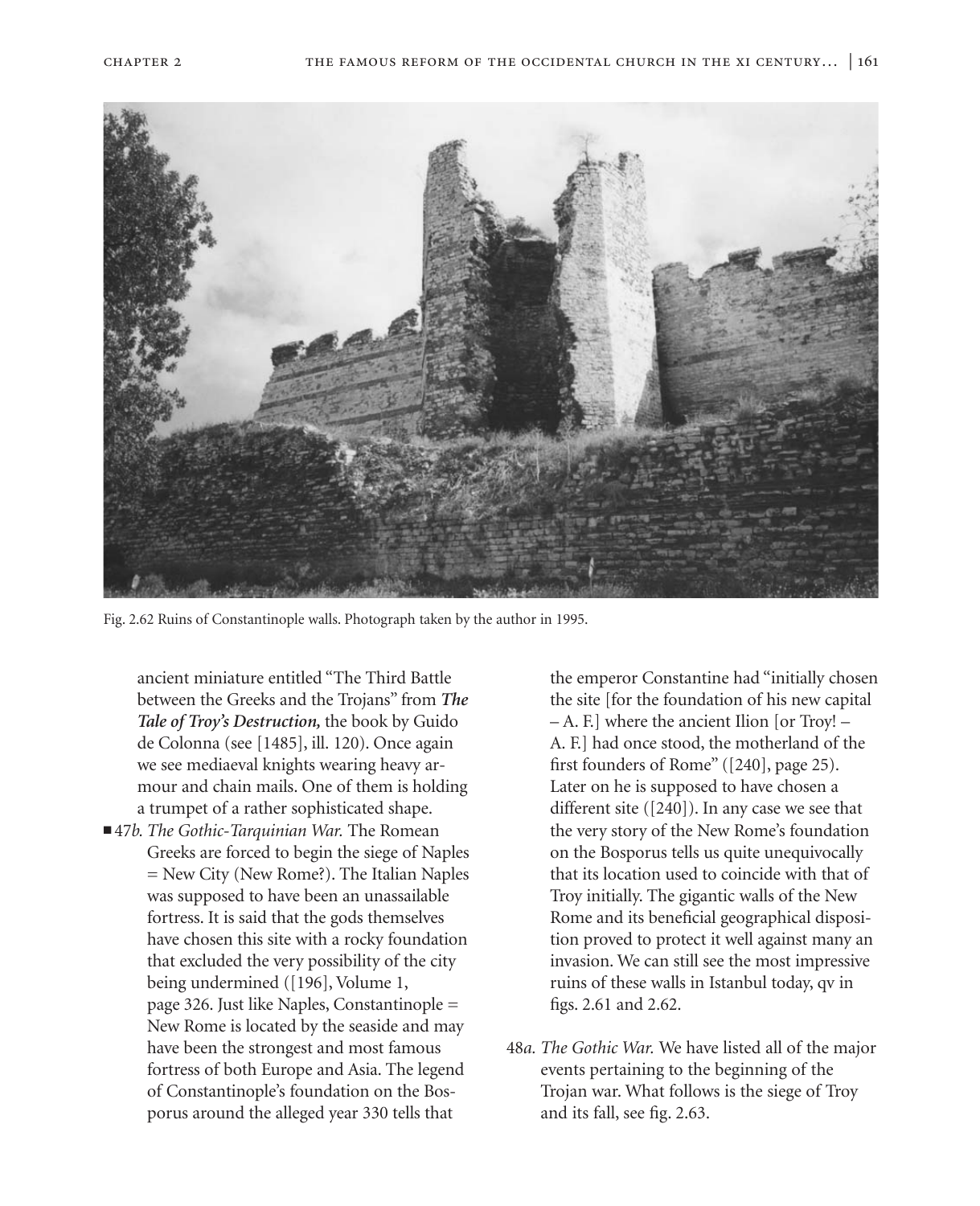

Fig. 2.63. The parallelism between the "ancient" Trojan War and the "early mediaeval" Gothic War. The siege and the fall of the capital.

■48*b. The Gothic-Tarquinian War*. We have also listed all of the basic events that preceded the siege of Naples; they were followed by the actual siege and the destruction of the city.

**Commentary.** Let us point out the rather noteworthy difference between the Trojan version and the Gothic one. In the legend of the "ancient" Troy the city is destroyed at the very end of the war, whereas in the Gothic version Naples falls shortly after the beginning of military action, see fig. 2.63. However, the Romean Greeks are to seize Rome after this victory. Apparently, in the Trojan version these two sieges – of Naples and Rome, or Rome and the New Rome, possibly just the New Rome = Constantinople, have merged into one siege – that of the "ancient" Troy. The fall of Naples = New City moved towards the end of the war chronologically implies a 9-10-year fluctuation in the dating, which doesn't affect the general picture of this remarkable parallelism.

# **5.5. The fall of Naples (the "New City") = the fall of Troy. The mediaeval aqueduct and the "ancient" Trojan Horse**

49*a. The Trojan War.* The fall of Troy was preceded by a long and unsuccessful siege. Several attempts of storming the city resulted in failure.

The Greek army led by Achilles falls into despondence ([851], page 70 and on).

- 49*b. The Gothic-Tarquinian War*. The New City (Naples, or Nea-Polis) resists the siege for a long time; some of the attempts to storm it result in a complete fiasco. The Graeco-Romean army led by Belisarius is demoralized; the Greeks even consider retreating from the walls of the New City ([196], Volume 1, page 326 and on).
- 50*a. The Trojan War.* A conspiracy emerges in Troy during the siege. The objective pursued is handing Troy over to the Greeks; the leaders are the Trojans Aeneas and Anthenor ([851], page 131).
- 50*b. The Gothic-Tarquinian War*. During the siege of Naples (or the New City = Rome), a conspiracy formed in the city. It was led by Stefanos; the plotters sought to deliver Troy into the hands of the Romean Greeks ([196], Volume 1). According to Procopius, the siege of Rome that ensued followed the same conspiracy scenario, qv above.
- 51*a. The Trojan War.* The Trojan plotters lead the group of Trojan envoys and begin negotiations with the Greeks. One of the Trojan chronicles contains a chapter entitled "Negotiations and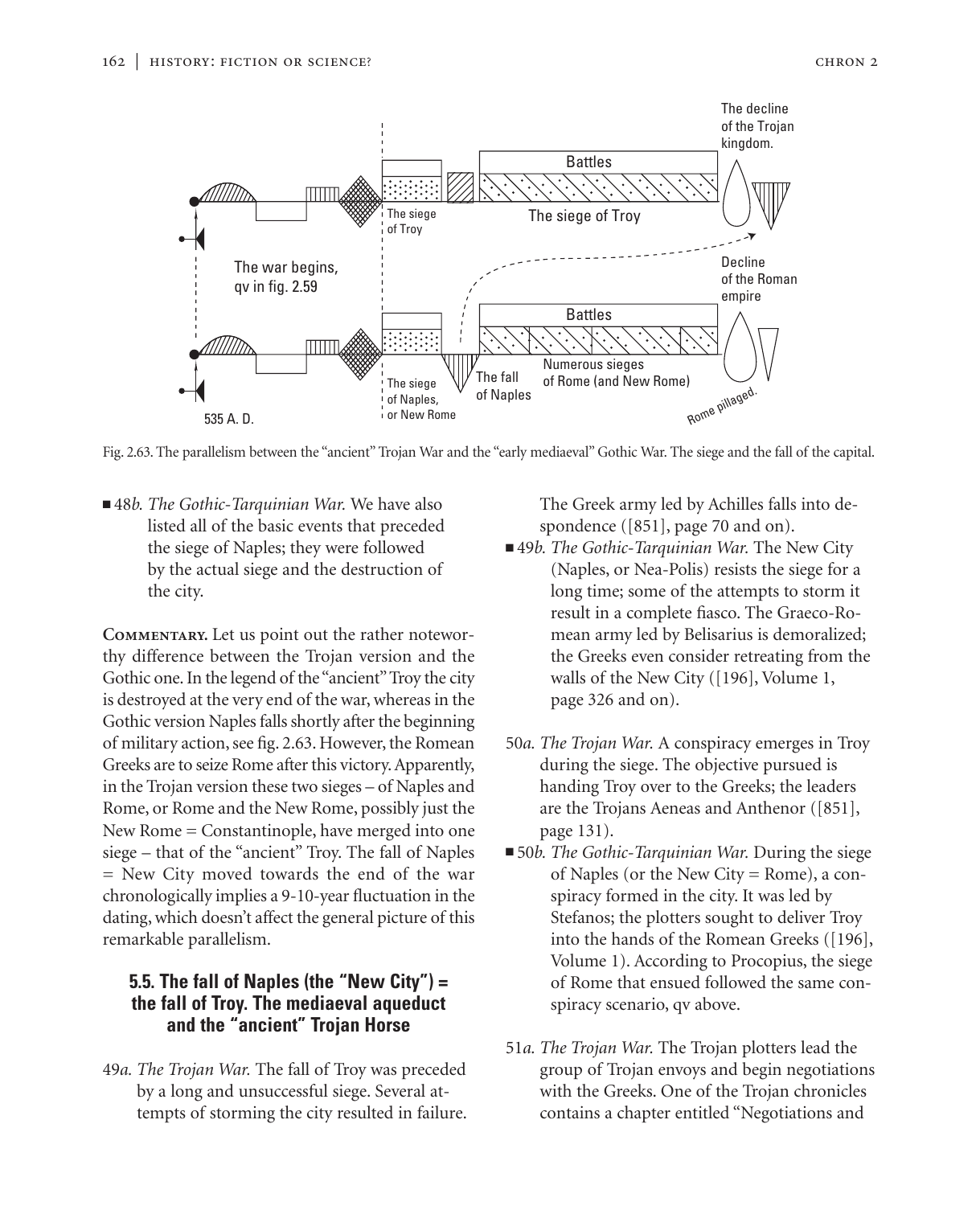Treason in Troy". The Greeks promise the Trojan recreants that the houses of the latter shall be spared after the fall of Troy; however, the Greeks ended up capturing Troy in an altogether different way, without the aid of the conspirators ([851], pages 131-132).

- 51*b. The Gothic-Tarquinian War.* The information offered by the Gothic version is more vague on the subject of the conspiracy in Naples. However, a similar Roman plot is described in great detail ([196], Volume 1). In Naples Stefanos negotiated with the Romean Greeks for a long time, and apparently to no avail. The Byzantine army captured Naples (New City) unassisted by any plotters. Also, both "ancient" Troy and Naples in the alleged VI century A.D. are supposed to have fallen into the hands of the enemy after the demonstration of exceptional cunning from the part of the latter, which we cover below. This phenomenon is unique in the history of both kingdoms compared; the parallelism discovered here is remarkable enough for us to relate it in detail. It shall lead us to the understanding of what the famous Trojan Horse, which symbolizes the Trojan War after a manner, had really been.
- 52*a. The Trojan War.* We learn that the Greeks used "something that resembled a grey horse" in order to conquer Troy ([851], page 76). Let us emphasize that the chronicle doesn't mention a horse, but rather something that resembles one, grey in colour. The difference appears marginal at first; however, we shall find out that the chronicler was perfectly correct to mention a simulacrum and not a real horse.

Let us open the Trojan chronicles and study their actual contents."The seers have announced that Troy could not be taken in battle, and that the only way to capture it was guile. Then the Greeks made a gigantic wooden horse [? – A. F] that concealed brave warriors… the Trojans decided to pull the horse into the city  $[? - A. F.]$  ... When they have pulled it in, they started indulging themselves in feasting and merrymaking… and then fell asleep… The warriors that hid



Fig. 2.64 A mediaeval miniature entitled "The Forging of a Wooden Horse" taken from the Litsevoy Svod, State Museum of History, Museum collection No 358. Taken from [851], page 128.

in the horse got out without making any noise and proceeded to torch the houses of the Trojans… the enormous Greek army rushed in… through the gate that had been open by the Greeks who were inside the city already. Thus fell the mighty-towered Troy. Other books tell us that an effigy of a grey horse was forged of glass  $[? - A$ . F.], copper  $[? - A$ . F.] and wax [which is all a fantasy of later chroniclers who failed to understand the real meaning of what they were describing – A. F.]; three hundred armed knights hid inside" ([851], page 76).

An effigy of a horse – not an actual horse, that is. What could it possibly be? A different chronicle gives us another version: "a gigantic horse was made of copper; it could hold up to a thousand soldiers inside. There was a hidden door in the side of the horse" ([851], pages 132-133). In fig. 2.64 one sees a mediaeval miniature from the Litsevoy Svod almanac (No. 358 in the National Museum of History) that shows us how the XVI-XVII century authors imagined the "Trojan Horse". The mediaeval artist must have already been confused by old descriptions; his knowledge of the past was quite poor, and so what we see is a horse with a door in its left side.

Another late mediaeval artist who must have also forgotten the exact nature of the matter drew the pic-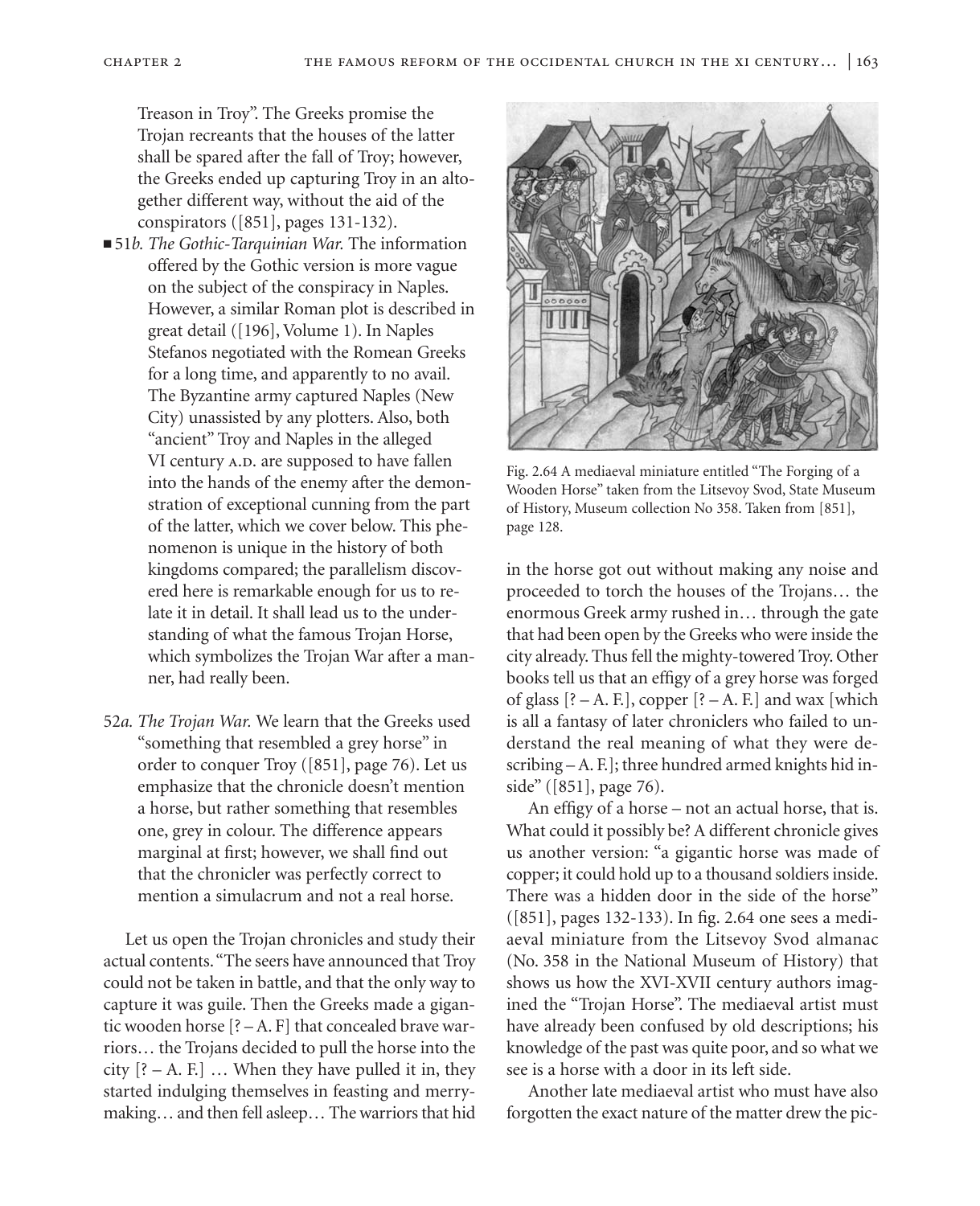

Fig. 2.65 A miniature from *Le Roman de la guerre de Troie* by Benoit de Sainte-Maure dating to the alleged XIV century ([1485], pages 251 and 252, ill. 328. The artist was already only vaguely aware of the real issue, and thus he painted a wooden Trojan horse on wheels. Taken from [1485], ill. 328.

ture of a huge wooden horse on wheels so that it would be easier to roll it along an uneven stony road (see fig. 2.65).

Nowadays one can see a very impressive wooden model of the Trojan horse on "Schliemann's site" in Turkey that serves as a tourist attraction. This one has no wheels. Should someone want to climb inside, they are welcome to it for a more direct communion with the history of "ancient Troy". This is how Scaligerian history gets taught today.

Let us stop and reflect for a moment. Historians suggest the mention of a horse to have been an "ancient" myth or a fairy tale, one where everything was possible. It is, however, clearly visible that the mediaeval text that we quote doesn't look like a fairy tale. It is dry and sober. The chroniclers clearly referred to some real event, although they didn't understand its exact nature very well anymore. However, let us treat them with respect and suppose they wanted to give us a bona fide account of something interesting and very real. They didn't live in the epoch of the war, and so they had lost some of the meaning, could not understand everything that was written in the old documents and honestly tried to understand what happened in Troy.

Mere common sense suggests that one should hardly believe that "ancient" Greeks could really have made a gigantic hollow statue of a horse that could hold a thousand warriors in the XIII century b.c., as well as the tale of silly gullible Trojans taking troubles to pull this statue into the city. The nursery tale about a gigantic hollow equine statue is just as preposter-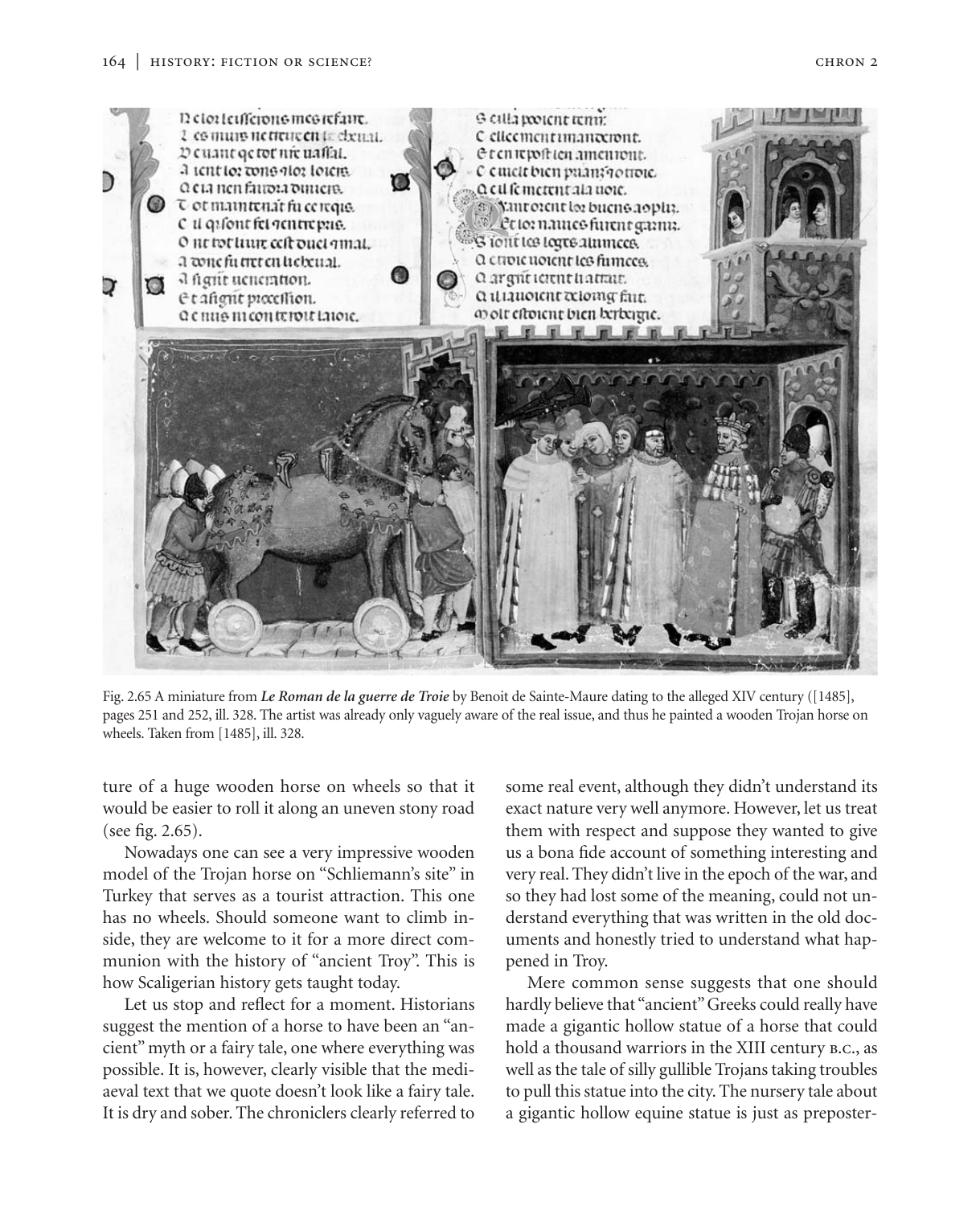ous as the Scaligerian tale of Homer's seven hundred pages melodiously sung aloud by "ancient" Greek shepherds for five hundred years before becoming written down half a millennium after the fall of Troy.

Let's sum up.

a) The Greeks used *some grey object resembling a horse* to conquer Troy.

b) We are told about the gigantic size of this "horse look-alike".

c) The "horse" had huge legs.

d) Some of the chroniclers say it was made of wood, others name copper, glass and wax as the materials that the horse could be forged of. We see a variety of contrary opinions here.

e) The horse is supposed to have made its way into the city somehow.

Let us now turn to the Gothic version.

■ 52*b. The Gothic-Tarquinian War*. The VI century chroniclers give a sober and realistic answer to the abovementioned question about the Trojan Horse and its identity. Naturally, there is *no talk of a horse there*. What we're told is that Belisarius used his cunning to take advantage of a certain circumstance ([196], Volume 1; also [695]). Apparently, there was an old dilapidated *aqueduct* going through the sturdy walls of mediaeval Naples. A large pipe made of stone – a *pipe*, not a dale. The aqueduct began *outside* city limits and used to supply water for the New City (Naples). There was a stone stopper with a small hole for the water at wall level. The aqueduct didn't function and had remained abandoned for a long time ([196], Volume 1). A special brigade of some 400 armed Romean Greeks secretly enters the opening in the aqueduct that lies well outside city limits (another version tells us of 300 cavalry soldiers and a hundred infantrymen). At any rate, "Operation Aqueduct" is often mentioned together with cavalry by the chroniclers who tell us of the Gothic War. This entire operation was kept secret from everyone else in the Graeco-Romean army, let alone the besieged. The Greeks reach the vallum, break the plug with the utmost caution, sig-



Fig. 2.66 A modern wooden model of the "Trojan Horse" built for the tourists on Schliemann's site by the Turkish authorities. Taken from [1259], page 33.

nal to the main body of the troops situated outside and open the gates to the army of Belisarius that rushes into the city. The defenders of Naples barely have the time to wake and call to arms. This is how the New City (Nea-Polis) fell.

The Gothic War historians describe the aqueduct as an enormous pipe supported by massive propugnacula, wide enough for a human to stand in. One can still see the ruins of an enormous aqueduct in Istanbul (qv in fig. 2.67 and [1464], page 72). Nowadays it is called the Aqueduct of Valens – it is possible that this is the very same conduit that the crusaders used in the time of the Gothic War, or the storm of the New Rome = Constantinople = Troy. Ancient authors could also have easily compared the aqueduct with a gi-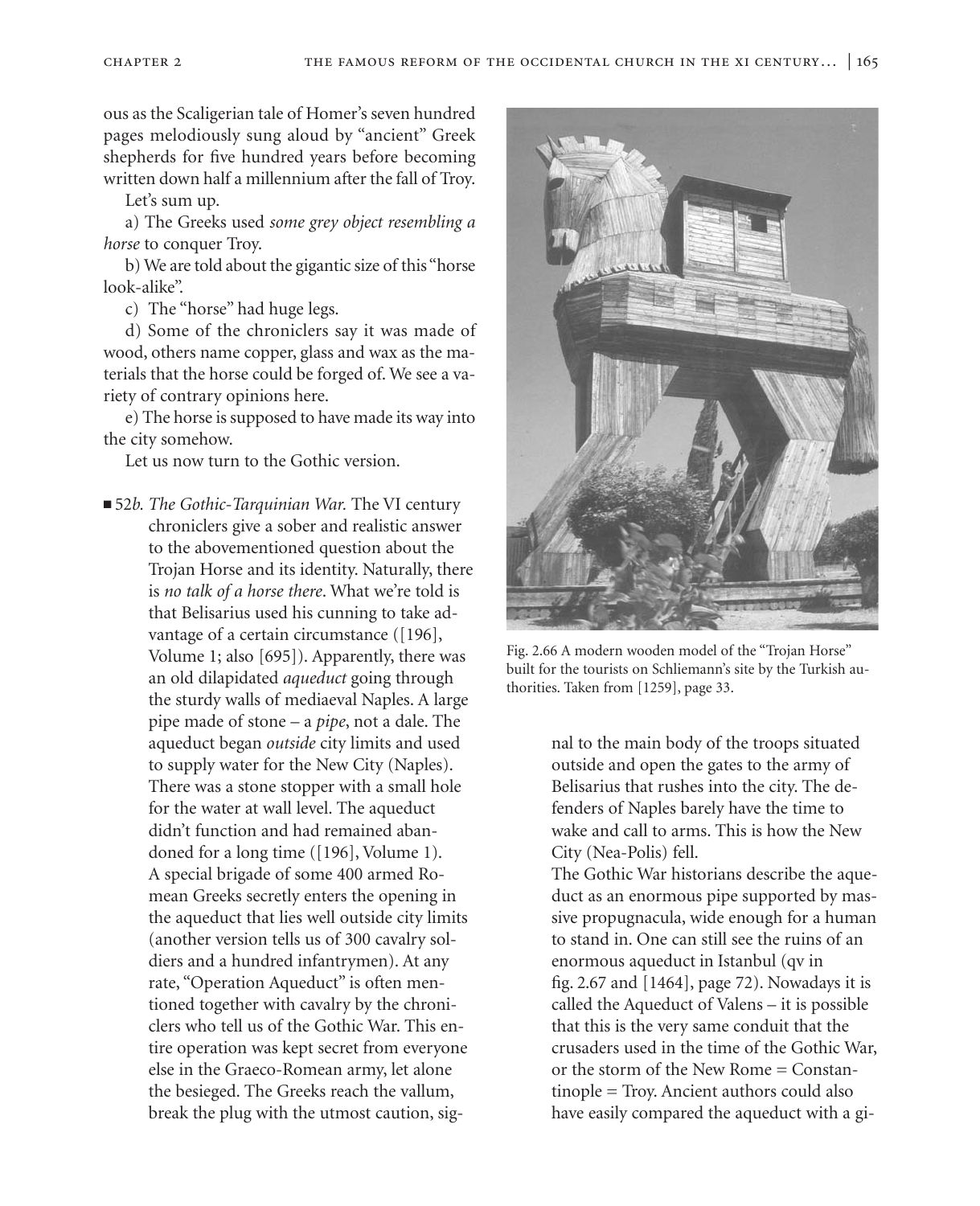

Fig. 2.67 Ruins of the Valens Aqueduct in modern Istanbul. Taken from [1464], page 72.

gantic animal (a horse?) with stanchions for legs that delivered water into the city. Another thing that comes to mind in this respect is the fact that the same word is used to refer to an icebreaker (pier) and an ox – "*byk*". The decrepit conduit could have been called a "great beast" poetically, see fig. 2.68. We are therefore of the opinion that the famous Trojan Horse is a metaphor used for the water conduit or aqueduct that the Greeks had used in their siege of the New City with such success. Let us trace this parallel further.

- 53*a. The Trojan War.* The Latin for "horse". The Latin word for "horse" or "mare" is "*equa*" ("*equae*"). See [237], pages 350-351.
- 53*b. The Gothic-Tarquinian War*. The Latin for "water". The Latin word for "water" is "*aqua*" ("*aquae*"). See [237], page 374. We see a great similarity between the two words. A reference to the Latin language is quite in order here, since most of the Trojan chronicles that reached our age were written in Latin. Apart from that, we should consider Byzantium (Romea) and the New Rome and also possibly a part of Italy as the arena of war.

**Commentary.** We must point out that the Latin for "aqueduct" or "water conduit" is "*aquae-ductio*", which is virtually identical with "*equae-ductio*" (or



aka "the Trojan Horse"

Fig. 2.68 A schematic representation of the decrepit aqueduct that "entered the city".

"*equae-ductor*" – see [237]). All the letters but one are the same in both words. "Aqueduct keeper" and "groom" (or "stableman") are also very similar, as well as "*aqualiculus*", which translates as "stomach", "abdomen","belly" etc. This leads us to a recollection of Greek warriors concealed within the abdomen of a horse. The "classical" version by Homer which didn't surface until the XIV century A.D. must have been more recent than the Gothic/Roman version of Procopius. Therefore, the aqueduct (water duct) transformed into a horse in the perception of later foreign authors who confused one vowel for another. Hence the numerous legends about "a gigantic grey object resembling a horse" a. k. a. the Trojan horse. Even its grey colour may be explained by the real colour of a dusty aqueduct.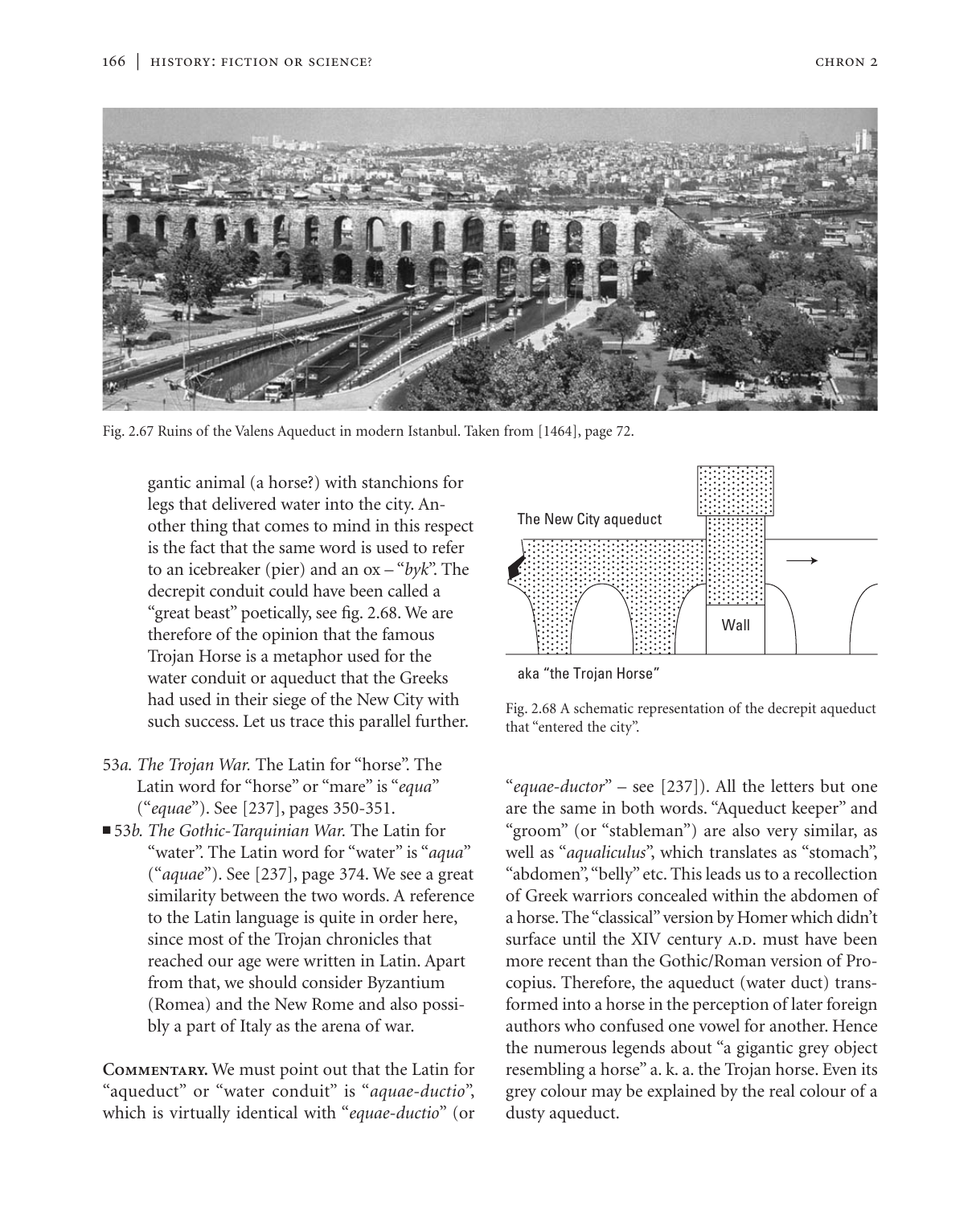One shouldn't regard such verbal metamorphoses as something out of the ordinary. The "Literaturnaya Gazeta" newspaper (1982, 20 October and 8 December issues) gives several superb examples of how *modern names become disfigured in foreign translation*. This is a phenomenon observed in our age of university education and readily available dictionaries. Ancient scribes would be forever confused by unfamiliar and semi-familiar names, some of them unvocalized. Some of the XIV-XVI century chroniclers must have honestly tried to decipher the names scattered across the pages of whatever old manuscripts reached their epoch; however, they had to study them through the distorting prisms of their own linguistic paradigms. Among these manuscripts one could find the original diaries whose authors took part in the Trojan War of the XIII century A.D.

- 54*a. The Trojan War.* The idea to use "the likeness of a horse" in the siege of Troy belonged to the Greek named Ulysses or Ulixes, also known as Odysseus. He may have been a double of Achilles, and the phonetic proximity of their names does indeed suggest it – Ulysses/Ulixes/ Achilles. As we already know, a special brigade of 300-1000 men was hidden inside "a grey object resembling a horse" which was kept secret from the Trojans. The location where the warriors entered this "horse" lay beyond the city walls.
- 54*b. The Gothic-Tarquinian War*. In the Gothic war the idea of using the old aqueduct belonged to the Romean Greek Belisarius. The parallelisms discovered previously imply Belisarius and Achilles to be phantom reflections of one and the same mediaeval personality. We shall discuss it in more detail below. The "special brigade" remained hidden in the aqueduct, which was kept secret from everyone, even the rest of the troops. The warriors entered the aqueduct through an opening that was located outside the walls of the city.
- 55*a. The Trojan War.* The leader of the Greek stormtroopers was called Sinon or Zeno. He was "given the keys and told to open the secret exit from the equine abdomen by the Greeks"

([851], pages 132-133). As we shall see below, this figure is also prominent in the history of the Gothic War.

- 55*b. The Gothic-Tarquinian War.* The "special brigade" of the Romean Greeks may well have been led by Zeno – the cavalry leader in the army of Belisarius ([196], Volume 1). However, the names of the actual leaders of this brigade are given as Magnus (or simply "The Great") and Ennes ([196], Volume 1; also [695]). Sinon (Zeno in these sources) is one of the major characters of the Gothic War, and also the cavalry leader in the army of Belisarius (together with Magnus – see [196], Volume 1; also [695], 2(5); 5, 2; 6 and 13. Thus, Sinon/Zeno definitely took part in the storm of Naples.
- 56*a. The Trojan War.* We learn that the vallum that guarded Troy had been destroyed for the "grey object of a vaguely equine shape" to be brought into the city. All the Trojan chronicles tell us about some destruction of the city wall that took place at the moment this object entered the confines of Troy. The versions of this event offered by various authors are at odds with each other. Some tell us of "gates taken apart" ([851], page 76). Some say that "a part of the wall had to be destroyed, which gave the Greeks who came back to the walls of Troy an opportunity to storm into the city" ([851], pages 206-207, comment 53. Yet another version claims that this "pseudo-horse" lost an ear [?]. The most bizarre version informs us that "the stone that crowned the city gates had to be taken down" ([851]). The only consensual trend we can see in this multitude of versions is that they all clearly state that some part of the fortifications that protected Troy were destroyed when the special brigade of the Romean Greeks infiltrated the city.
- 56*b. The Gothic-Tarquinian War*. The reference is perfectly clear in the context of this war. As we have already mentioned, a part of the vallum that surrounded Naples (or the New City) was partially destroyed so that the troopers could get out of the aqueduct and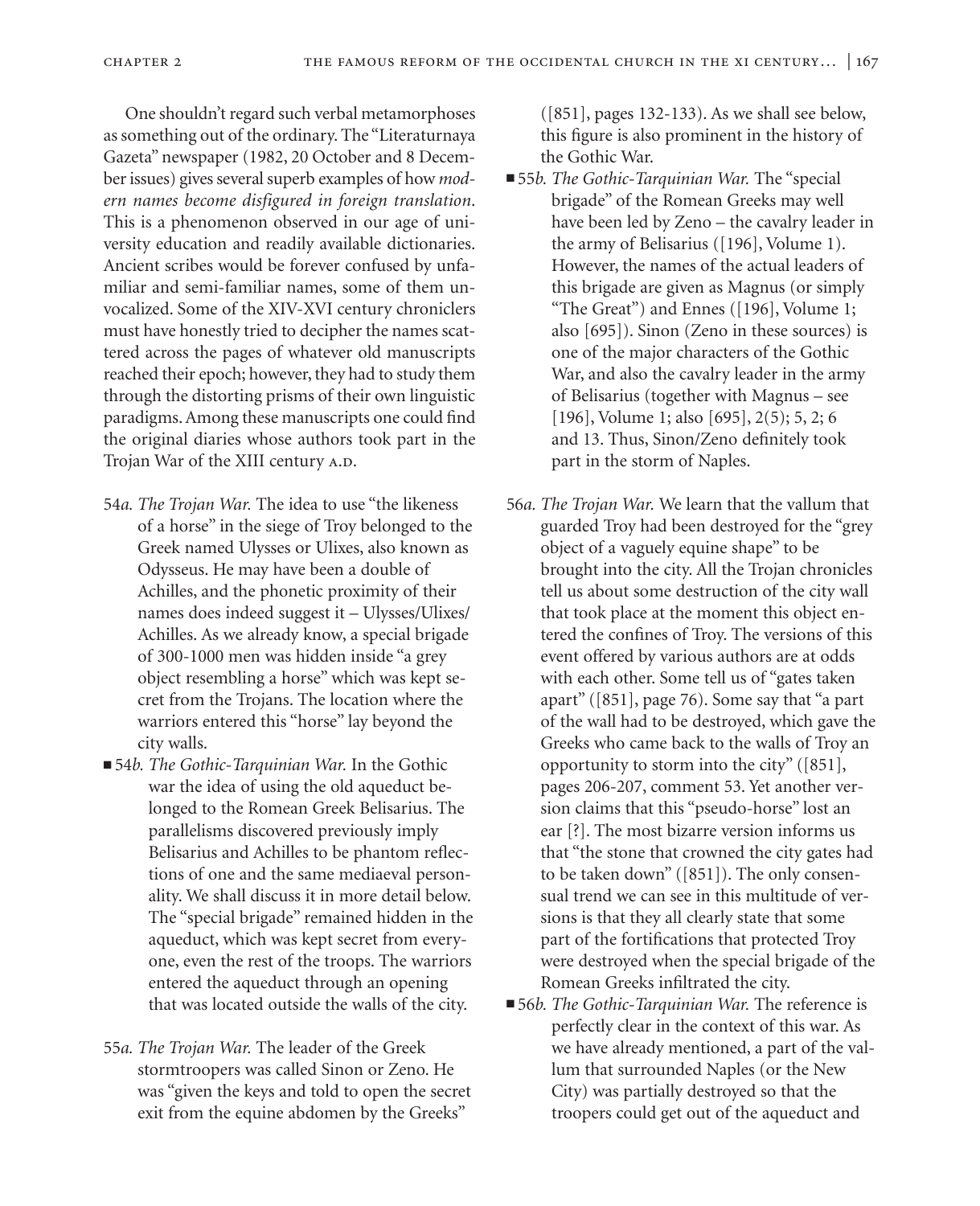enter the city. The soldiers of Belisarius have smashed the stone plug that was blocking the tunnel to bits and widened the opening so that humans could get through.

- 57*a. The Trojan War.* The Greek party gets out of the "horse" through a secret exit. The Greeks open the city gates from the inside, and the battle of Troy that results in the fall of the city begins in the small hours of the morning ([851], pages 132-133).
- 57*b. The Gothic-Tarquinian War*. The special brigade of Romean Greeks infiltrates the New City (Naples) through the aqueduct late at night, and, discovering the gap in the conduit that was invisible from ground level (secret exit!), uses it for infiltrating the city. Early in the morning they open the gates and give orders to begin the attack. The Byzantine army breaks into the city; the New City falls. It is possible that the image of the Trojan Horse was also affected by the wooden mediaeval siege towers with wheels that would be rolled towards the walls of the besieged Troy. The Trojan Horse would often be pictured *as a wheeled wooden construction,* after all, since the siege towers were mobile and made of wood. See more details in our book entitled *The Dawn of the Horde Russia.*

## **5.6. The "ancient" Achilles = the "ancient" Valerius. The "ancient" Patroclus = the "ancient" Brutus**

- 58*a. The Trojan War.* Achilles is the leader of the Greek army. He is one of the most famous heroes to be found in the entire "ancient" Greek epos. His name contains the sounds LS.
- 58*b. The Gothic-Tarquinian War*. Belisarius is a famous warlord; he is the leader of the Graeco-Romean troops in the Gothic War. Procopius calls him a prominent statesperson of the Romean Empire. His name contains the same sounds LS; "Belisarius" is possibly derived from the Russian "*Velikiy Tsar*" (The Great Czar) or a similar phrase in one of the Slavic languages.

**Commentary.** A curious fact is that the very manner in which Procopius describes the Gothic War bears great resemblance to how Homer relates the events of the Trojan War. This isn't even our observation – it was made by Ferdinand Gregorovius, a prominent historian and a specialist in Roman history. He didn't even suspect how close to the truth he had been: "This siege [of Rome – A. F.] is one of the most important ones in history, and one cannot help noticing strong allusions to heroic epos in the way it is described… by Procopius, who borrows his colours from the Iliad [sic! - A. F.] He tells us how Belisarius… rushed towards the enemy in front of his troops, much like Homer's heroic character [Achilles – A. F.] … the Romans observed this battle in deep amazement, since it had been worthy of their ancestors" ([196], Volume 1, pages 339-340).

- 59*a. The Trojan War.* Achilles, albeit a hero, isn't the "principal monarch" of the "ancient" Greeks, but rather made the leader of the troops by two great kings – Agamemnon and Menelaius, the instigators of the Trojan War.
- 59*b. The Gothic-Tarquinian War.* Belisarius is the military commander-in-chief, not an emperor. He was put in charge of the army by Justinian, the Byzantine Emperor. Thus, Justinian appears to be the mediaeval double of the "ancient" Agamemnon and the "principal royalty".
- 60*a. The Trojan War.* The closest friend and comrade-in-arms that Achilles had was called Patroclus, whose name transcribes as PTRCL without vocalizations. Another version of his name that we encounter in the Trojan chronicles is Partasis ([851], page 143), which transcribes as PRTS or BRTS unvocalized. However, this consonant skeleton may well assume the form of "Brutus", which is very similar to the Russian word for "brother", which is "*brat*". Thus, the "ancient" Achilles had a friend called Patroclus-Partasis-Brutus-Brat (Brother).
- 60*b. The Gothic-Tarquinian War*. Let us remind the reader that the Tarquinian War is the duplicate of the Trojan War, and it is described by Titus Livy in his *Ab urbe condita.* We rec-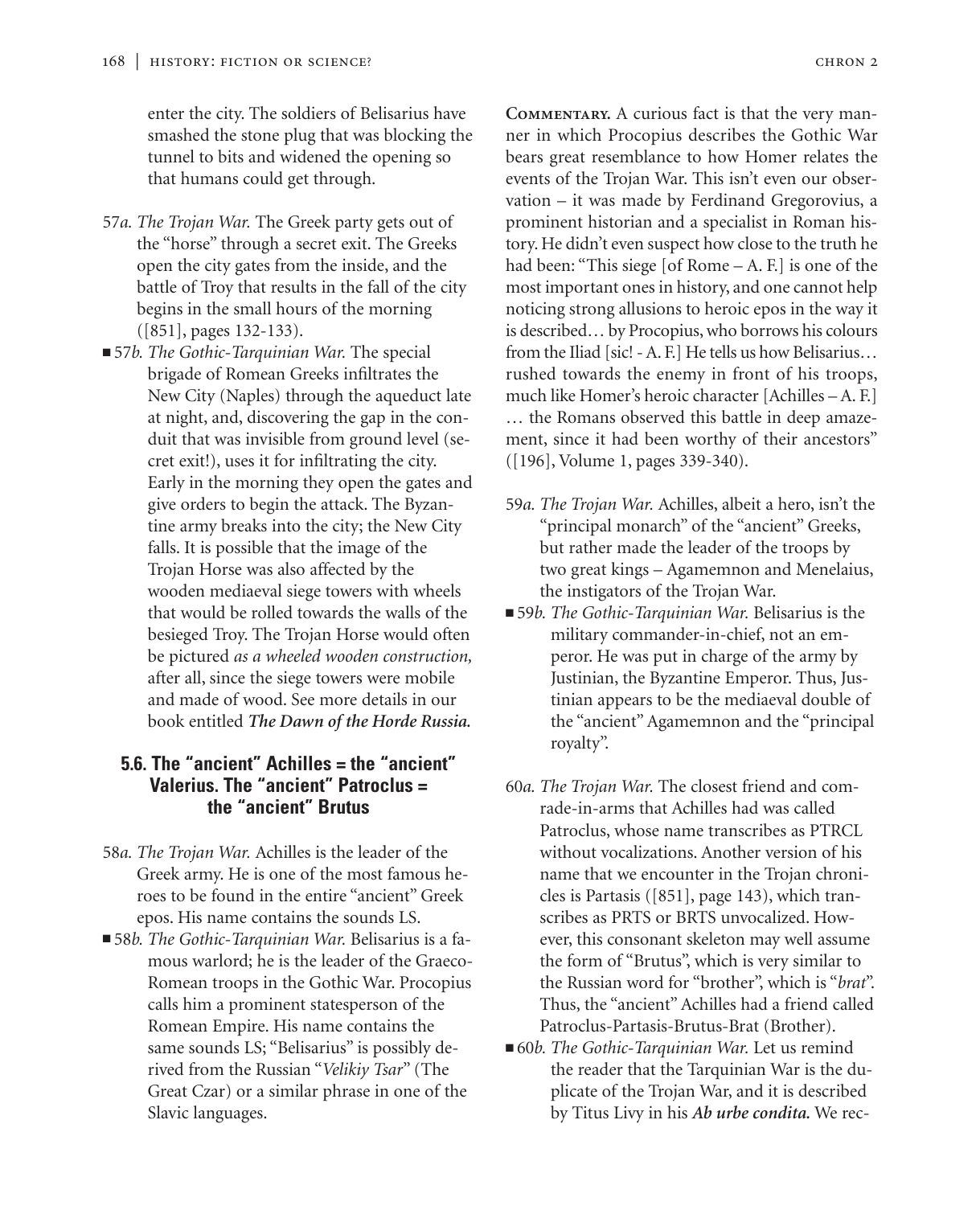ognize Belisarius as Valerius, qv above. During the Tarquinian War, Valerius is also the commander of the Roman troops and has a close friend by the name of Brutus or Projectus, or BRT-PRCT ([482]). We thus witness yet another duplication of events: the Trojan Partasis (BRT, or "brother"?) becomes identified as Brutus/Projectus/BRT, the hero of the Gothic-Tarquinian War.

- 61*a. The Trojan War.* In the Trojan War, Patroclus (or BRT/brother) gets killed before Achilles dies. During the first phase of the war, Patroclus/BRT acts as the "number two hero" in the Greek Army, second only to Achilles ([851], pages 108-111).
- 61*b. The Gothic-Tarquinian War. Brutus*/Projectus/BRT also dies before Valerius/Belisarius. Brutus ("brother"?) is the most important Roman warlord in the Gothic-Tarquinian after Valerius.
- 62*a. The Trojan War.* The "ancient" Patroclus/BRT dies in a battle fought by the cavalry – he falls off a horse struck by a sword ([851], page 108). "The episode describing the duel of Patroclus [and his death – A. F.]  $\ldots$  is one of the focal points of Homer's epic poem (Iliad XVI)" – see [851], page 108.
- 62*b. The Gothic-Tarquinian War. Brutus*/Projectus/BRT also dies falling off a horse – hit by a spear, according to [482], 2:6. Titus Livy considers the death of Brutus/Projectus to be one of the key events in the entire course of the Tarquinian War.
- 63*a. The Trojan War.* The "ancient" Patroclus/BRT breaks the shield of his foe, a young prince from the Trojan camp, with a spear ([851], page 108).
- 63*b. The Gothic-Tarquinian War. Brutus*/Projectus/BRT uses his spear to break the shield of a young prince from the camp of the Tarquins/TRQN ([482], 2:6).
- 64*a. The Trojan War.* Patroclus/BRT is killed by Hector, son of the "most important Trojan

royalty", King Priam ([851], pages 73 and 108). Hector also dies a short time after Patroclus/ BRT ([851], page 119). *He dies in a duel, falling off his horse run through by a spear.*

- 64*b. The Gothic-Tarquinian War*. The killer of Brutus/Projectus/BRT was the son of the "principal Tarquinian royalty", Tarquin the Proud, by the name of Arruntius Tarquin  $([482], 2:6)$ , who had soon been killed – just like the "ancient" Hector, although in the Gothic scenario Brutus, or Projectus, is killed in the same battle as Arruntius – they die by each other's hand; the latter *is known to have been hit by a spear in a duel and fallen off his horse.*
- 65*a. The Trojan War.* A luxuriant mourning ceremony is held to lament and glorify the "ancient" Patroclus. Achilles is in deep dejection; the entire Greek army is overcome by melancholy. The body of Patroclus (BRT) is buried by Achilles personally ([851], pages 111-112.
- 65*b. The Gothic-Tarquinian War. Brutus* (Brat/ brother?) is buried in great sumptuousness, everyone in Rome is mourning him, all the Romans are saddened; the troops are also in despondence ([482], 2:6-7). The body of Brutus is buried by Valerius (or Belisarius in the Gothic version) personally.
- 66*a. The Trojan War.* The duel of Patroclus and Hector takes place before the all-out battle with the participation of cavalry ([851], page 108).
- 66*b. The Gothic-Tarquinian War.* According to Titus Livy, the duel between Brutus and Arruntius Tarquin also preceded the actual cavalry battle ([482], 2:6).
- 67*a. The Trojan War.* Homer regards the "ancient" Patroclus (BRT) as the avenger of Helen's honour after her abduction.
- 67*b. The Gothic-Tarquinian War*. In the Tarquinian War Brutus (BRT) also happens to be the avenger of the raped Lucretia ([482], 1:58-60). Valerius buries his comrade Brutus "with as much solemnity as the time allowed; yet a much greater honour had been the public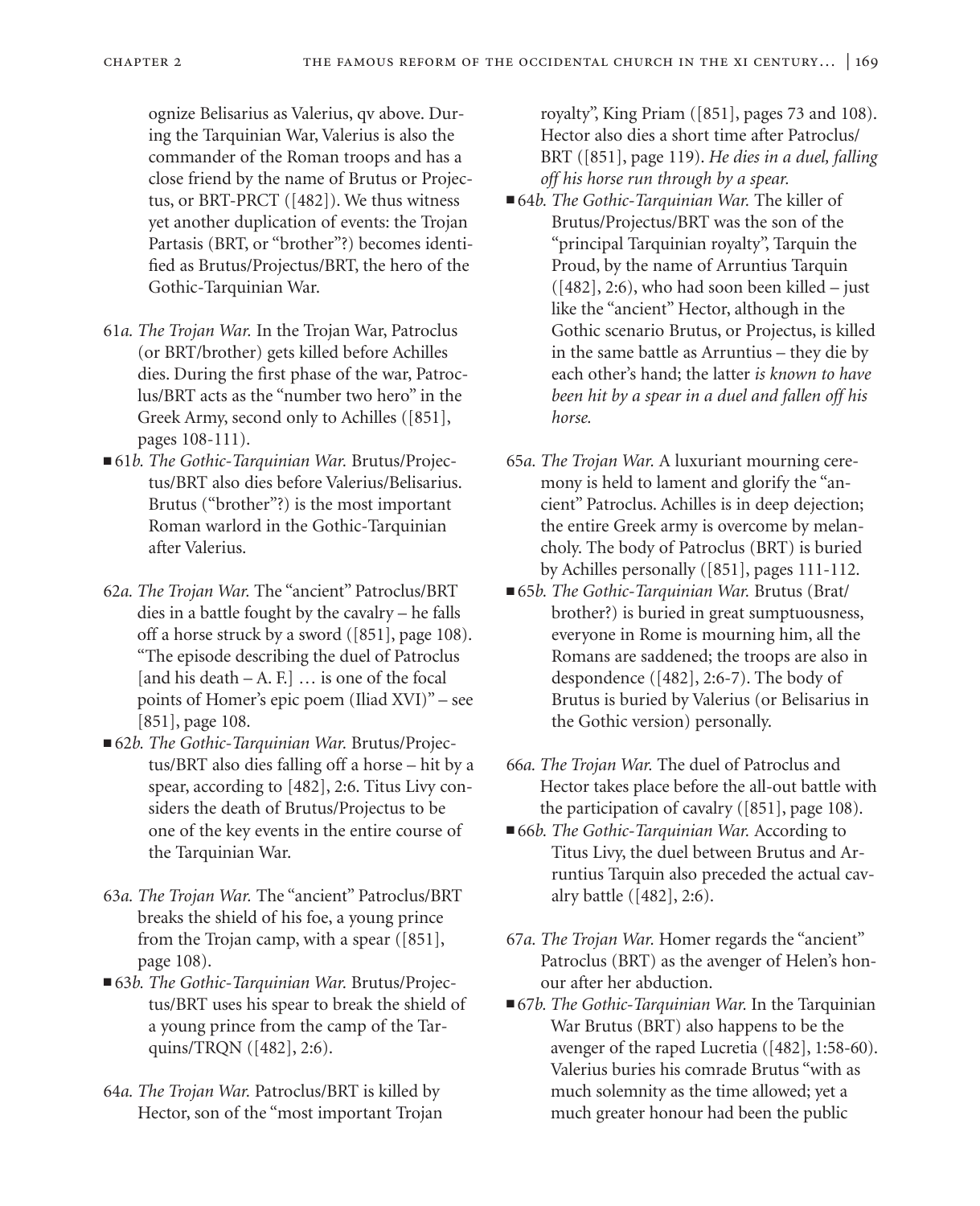mourning, all the more remarkable that matrons had mourned him as a father for an entire year since he had proved such a vehement avenger of chastity dishonoured" ([482], 2:7.

# **5.7. The "ancient" Achilles = the mediaeval Belisarius. The "ancient" Hector = the mediaeval Gothic king Vittigis**

- 68*a. The Trojan War.* The first phase of the Trojan War is characterized by great hostility existing between the main two opposing warlords – Achilles the Greek and Hector the Trojan (TRQN).
- 68*b. The Gothic-Tarquinian War*. The beginning of the Gothic War is also marked by an opposition between the two main heroes of the period – Belisarius, the Graeco-Romean commander-in-chief (Valerius in the Tarquinian version), and Vittigis the Goth (Arruntius Tarquin according to Livy).
- 69*a. The Trojan War.* Trojan sources often transcribe the name of the "ancient" Hector as "Victor", or VCTR without vocalizations. Hector = Victor is a king and a son of king Priam ([851], pages 11 and 74; also 204, commentary 38, and page 73). Formally, Priam had been the most important king of Troy, however "ancient sources tell us nothing about Priam, a rather frail elder, taking part… in actual military action" ([851], page 217, comment 112). It is possible that Priam had been a collective figure whose unvocalized name PRM could have contained a reference to his relation to the city of Rome (P-Rome). Possibly, "Public Rome", if we are to consider "P" an abbreviation of Publius. Such an interpretation of Priam's name concurs with the parallelism between the history of Troy and Rome-Romea that we have discovered. Priam can also be a version of "*Pershiy*" – a Slavic word for "The First".
- 69*b. The Gothic-Tarquinian War*. In the Gothic version, the double of Victor = Hector is Vittigis the Goth. His unvocalized name – VTGS – may be related to the name VCTR

(Victor) in some way. Vittigis is a royal figure – king of the Goths and a son of a king ([196], Volume 1).

- 70*a. The Trojan War.* The "ancient" Victor/Hector is the commander-in-chief of the Trojan army (TRQN) in the first phase of war and until his death. He is the number one hero of the Trojans, "the master and the warlord of the entire Trojan army" ([851], page 107 and on). He would appoint and depose military leaders in the Trojan army. Hector/Victor is a Trojan, or TRQN.
- 70*b. The Gothic-Tarquinian War*. Vittigis had been king of the Goths and the commander-inchief of the Gothic army in the beginning of the Gothic War, up until his demise ([196], Volume 1). He is obviously the key figure of the Gothic kingdom, and is personally responsible for appointing military commanders in the Gothic army. Vittigis is a Goth, whereas his duplicate Arruntius Tarquin is a TRQN.
- 71*a. The Trojan War.* The "ancient" Hector/Victor dies before his main adversary Achilles and by the hand of the latter ([851]).
- 71*b. The Gothic-Tarquinian War.* Vittigis the Goth is captured by Belisarius and then killed; thus, the death of the former precedes that of the latter ([196], Volume 1).
- 72*a. The Trojan War.* The "ancient" Victor/Hector kills Patroclus (BRT) and is in turn killed by Achilles, who ran a spear through his chest and wounded him mortally in a duel ([851], page 119).
- 72*b. The Gothic-Tarquinian War.* Arruntius Tarquin (the double of Vittigis the Goth) kills Brutus/Projectus/BRT. His own death results from a duel in a battle; he is hit in the chest by a spear and falls off a horse ([482], 2:6). The Gothic version is rather vague on how Vittigis (the double of Arruntius) had died; we know that Belisarius had taken him captive and killed him. The killer of Arruntius (Vittigis) died in the same battle.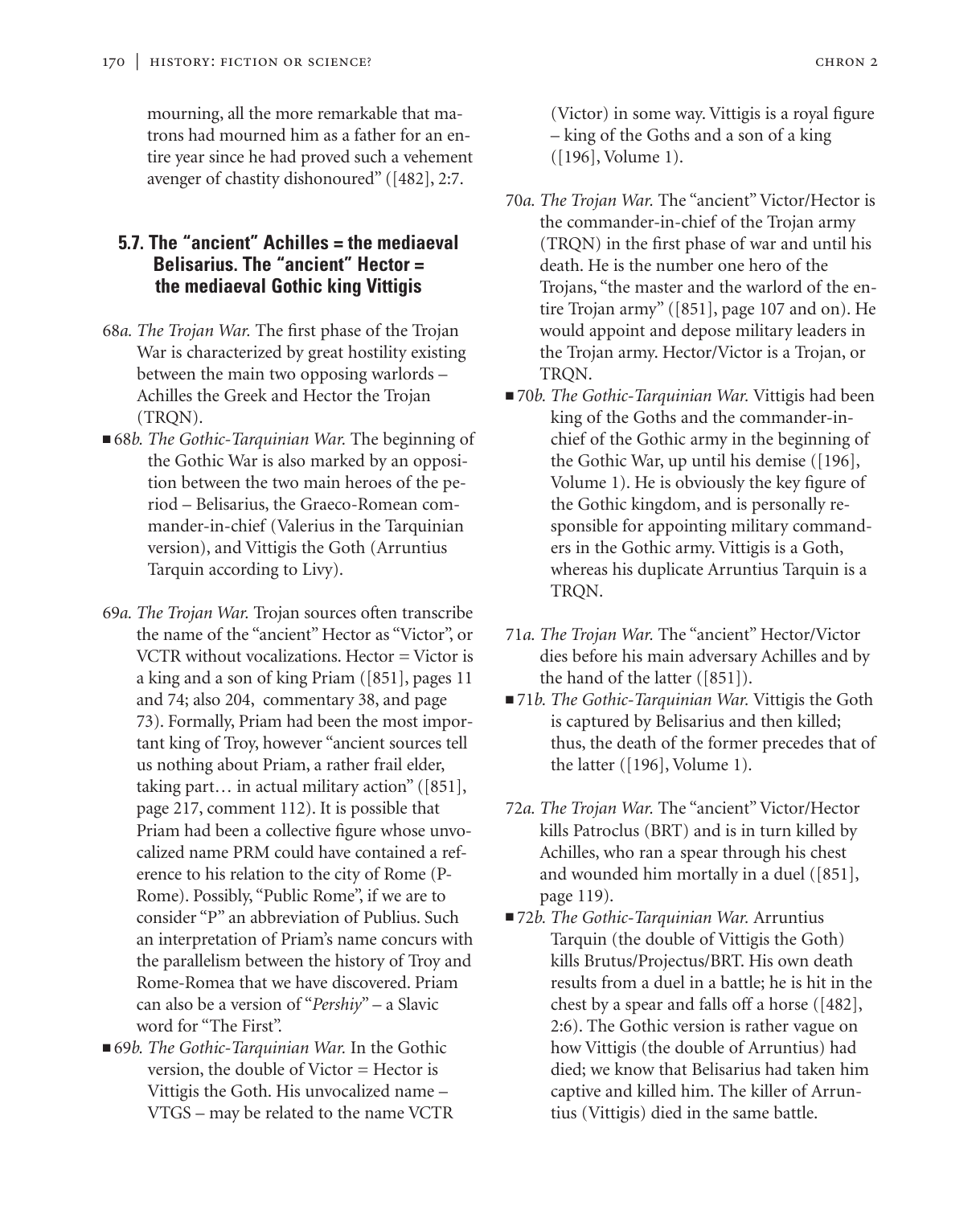- 73*a. The Trojan War.* The Trojan version pays a lot of attention to the famous "opposition of Hector and Achilles". It's a very popular subject in the "ancient" literature. After the death of Hector/Victor the Greeks get hold of his body, which they only give back to the Trojans after lengthy negotiations.
- 73*b. The Gothic-Tarquinian War*. The Tarquinian version (according to Titus Livy) dedicates a whole half of Chapter 6 in Book 2 to the account of how Arruntius (the duplicate of the ancient Hector) was killed. The Gothic version describes this event in a very special pagan legend of "the battle of Vittigis and Belisarius". Procopius tells us a rather bizarre story of how two shepherds (?) were wrestling with each other in the time of the Gothic War. One of them was supposed to impersonate Vittigis, and the other – Belisarius (?). The latter shepherd won the contest, and the former one was sentenced to a histrionic death by hanging; however, the impersonation ended rather tragically, resulting in the death of the shepherd who played Vittigis. The "shepherds" allegedly interpreted the tragic outcome of the wrestling match as an omen of victory for Belisarius ([196], Volume 1, page 349). The Gothic version tells us about Vittigis taken captive and killed shortly afterwards.
- 74*a. The Trojan War.* The demise chronology of the key heroic figures in the Trojan War is as follows: Patroclus dies followed by Victor/Hector and then Achilles.
- 74*b. The Gothic-Tarquinian War*. The dying sequence of the protagonists of the Gothic-Tarquinian War is as follows: Brutus dies first, then Vittigis, and, finally, Belisarius. A comparison of these sequences proves them to be identical.

# **5.8. The "treason" of the "ancient" Achilles = the "treason" of the mediaeval Belisarius**

75*a.The Trojan War.* The "ancient" Achilles slays Victor/Hector. The episode with the so-called "treason of Achilles" takes place right after the battle.

- 75*b. The Gothic-Tarquinian War*. Belisarius defeats Vittigis the Goth. Immediately after his victory over Vittigis, the "Treason of Belisarius" scenario unfurls. Let us remind the reader that Belisarius was accused of treason in the course of the Gothic War. The Goths offered to crown him king of Italy so as to "separate" the military leader from Justinian and secure military support for themselves ([196], Volume 1). Belisarius pretends to agree; then he deceives the Goths and hands the crown over to Justinian, thus remaining loyal to the Empire. Nevertheless, this episode served as basis for the accusation; Belisarius got arrested, and his property confiscated. He was released eventually – however, the great Byzantine warlord died in poverty and oblivion ([196], Volume 1).
- 76*a. The Trojan War.* After the victory of the Greeks over Victor/Hector the Trojan, there is a ceasefire. The Trojan king offers Achilles his daughter to marry so that the war could end ([851], pages 120-122). *Achilles agrees to this.* According to the Trojan chronicles, "King Priam [P + Rome? – A. F.] said unto Achilles, If thou givest an oath to wage no war upon us… thou shalt have my daughter Polyxena as thy wedded wife. And King Priam was the first to give his oath… and then Achilles bowed down to give his promise" ([851], page 75). "Achilles… was ready… to conclude a treaty with the Trojans" ([851], page 205, comment 44). "The ceasefire still held when… Achilles had sent his secret envoy to queen Hecuba… he would make the entire Greek army leave the Trojan land and return to whence they came" ([851], pages 120-121).
- 76*b. The Gothic-Tarquinian War*. After the victory of the Romean Greeks over Vittigis the Goth, there is a ceasefire. The Gothic king offers Belisarius the Italian crown wishing to bring the war to an end. Belisarius concedes to this ([196], Volume 1).
- 77*a. The Trojan War.* "The treason of Achilles" plays an important role in the history of the Trojan War. In particular, it leads to the death of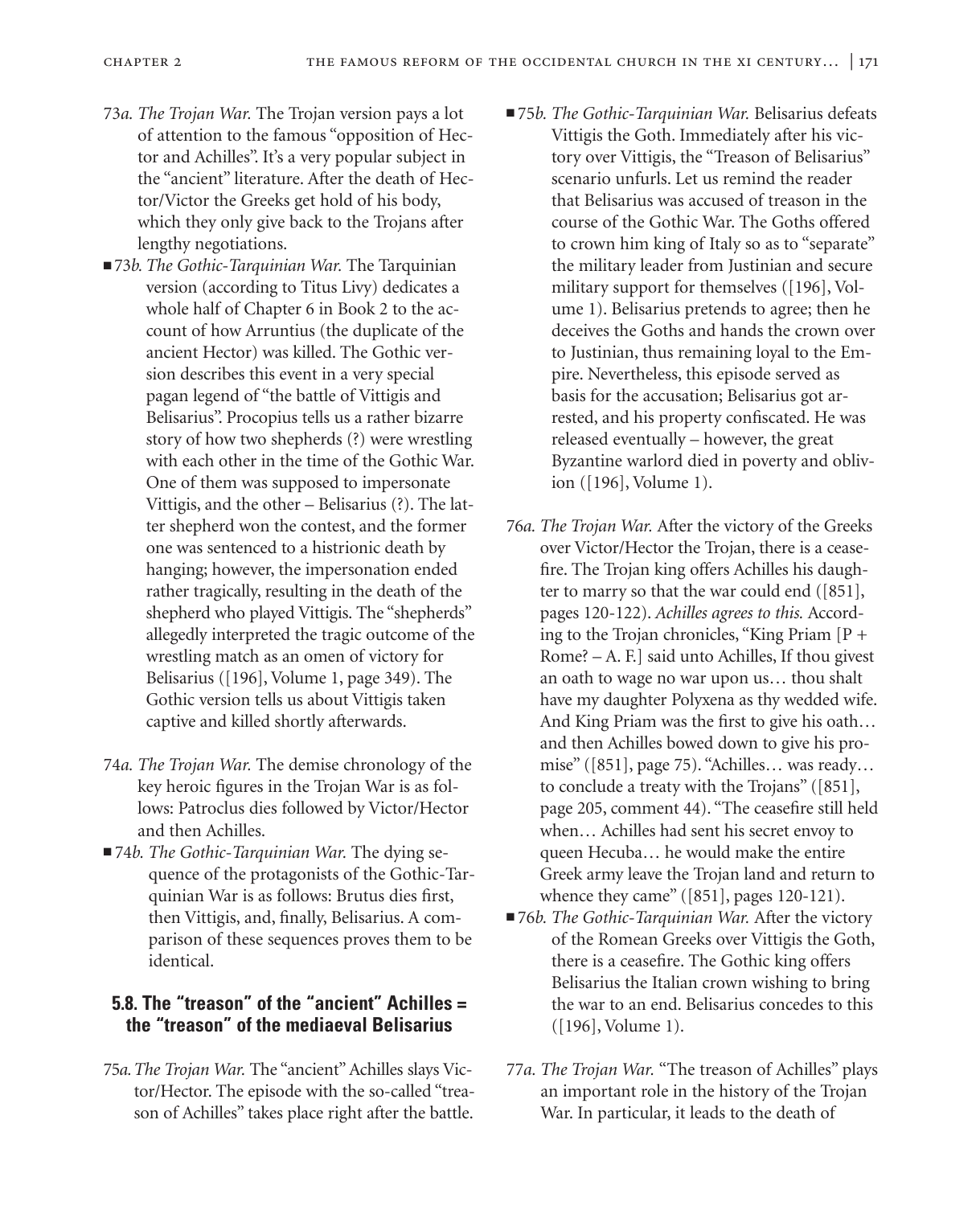Achilles. As a result of the "treason", Achilles quarrels with Agamemnon, the principal Greek royalty, and stays confined to his ship being "under house arrest" in a way ([851], pages 122 and 217, comment 119).

- 77*b. The Gothic-Tarquinian War*. "The treason of Belisarius" is a very important event in the course of the Gothic War, one that results in the withdrawal of Belisarius from military command. He leaves the arena of war, quarrels with Justinian (the "main king" of the Gothic War), gets arrested and incarcerated. Belisarius dies in disfavour already after the war ([196], Volume 1).
- 78*a. The Trojan War.* In spite of his initial assent to betray the Greeks, Achilles refuses to fulfil his promise to withdraw the Greek troops. Nevertheless, Achilles also avoids active participation in the war. He had "given orders to his Myrmidonians to refrain from battling the Trojans and aiding the Greeks" ([851], page 122).
- 78*b. The Gothic-Tarquinian War*. His initial consent to betray Justinian and accept the Italian crown notwithstanding, Belisarius refuses to fulfil his promise of becoming the king of Italy and ending the war (according to the Goths at least). However, Justinian calls Belisarius away from Italy under the pretext of the necessity to fight the Persians, sending him to a different scene of operations. As a result, Belisarius spends several years away from Italy.
- 79*a. The Trojan War.* The ceasefire ends, and the Trojan War breaks out again, with new zeal. The Greeks suffer a series of crushing defeats in the absence of Achilles: "The Trojans have burnt more than 500 Greek ships" ([851], pages 122-123. The Trojans even manage to lay their hands on some Greek treasure which drowns in the sea later when the Greeks try to fight it back: "a great many Greek ships sank, and all the loot got drowned in the sea" ([851], page 134). All of this happens already after the fall of Troy.
- 79*b. The Gothic-Tarquinian War*. The truce ends, and the Gothic = Tarquinian war flares up

again. The Graeco-Romean troops are put to countless routs in the alleged years of 540- 544 A.D. The Goths reclaim large parts of Italy that they had initially lost ([196], Volume 1, pages 373-374). The Goths seize the Roman treasure – the so-called "treasure of Theodoric". The fate of the loot is virtually identical to that of the Greek hoard – the defeated Goths drown it in a lake at the very end of the Gothic war when they are forced to retreat in haste ([196], Volume 1).

### **5.9. The "ancient" Troilus = the mediaeval Gothic king Totila. The "ancient" Paris = the "ancient" Etruscan Larth Porsenna**

- 80*a. The Trojan War.* After the death of Victor/Hector, king Troilus becomes the most important royal military commander - "number one hero", if you please. The Trojan chronicles tell us of the king's "young years" ([851], page 218, comment 124). Also mark the name Troilus.
- 80*b. The Gothic-Tarquinian War*. After the defeat of Vittigis the Goth and his falling captive to the Romean Greeks, the Goths elect Totila to be their new king. He is remarkably brave, and it doesn't take him too long to become distinguished as a valiant Gothic hero. The Gothic version tells us quite explicitly that Totila had been *very young,* a juvenile royalty ([196], Volume 1, pages 373-374. There is an obvious similarity between his name and that of his "ancient" Trojan counterpart.
- 81*a. The Trojan War.* The "ancient" Troilus happens to be a relation of king Priam, the principal Trojan royalty – namely, a son of the latter ([851], page 123).
- 81*b. The Gothic-Tarquinian War.* Totila the Ostrogoth is a relative of the previous Gothic king Hildibad ([196], Volume 1, pages 373-374).
- 82*a. The Trojan War.* Trojan chronicles describe the bravery of Troilus with particular magniloquence. He is characterized in a unique manner. One of the chronicle chapters is called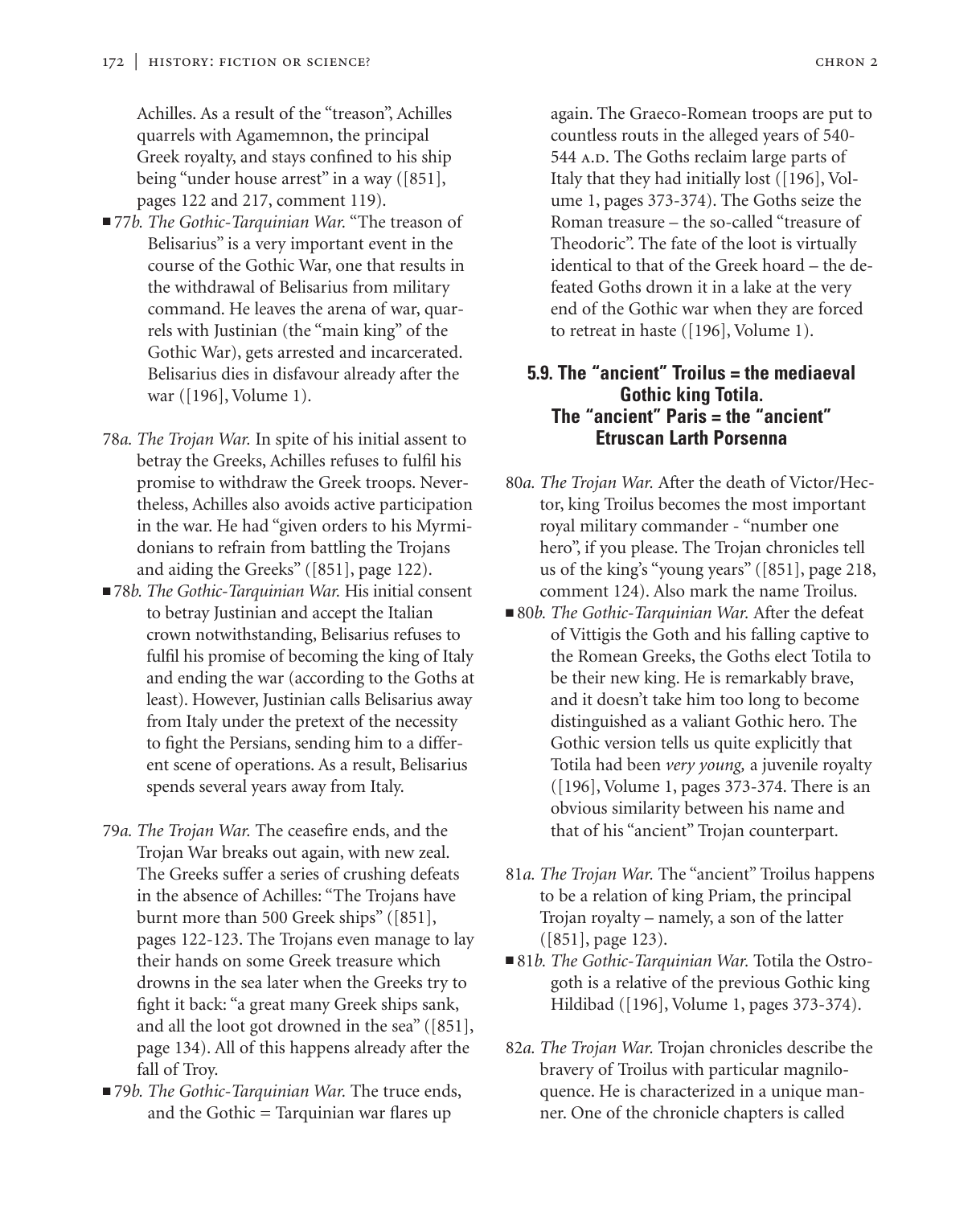"The Amazing Strength of Troilus" ([851], page 123). He leads the Trojans into several glorious victories. "Countless Greeks died at the swords of the Trojans [led by Troilus – A. F.] today" ([851], pages 123-124). However, Achilles the Greek doesn't take part in the war while Troilus enjoys his triumph.

- 82*b. The Gothic-Tarquinian War*. The Gothic version is most verbose insofar as the bravery of Totila the Goth is concerned. The Romean Greeks were "terrified by the advent of a new Gothic hero… this militant nation [the Ostrogoths – A. F.] was aflame with enthusiasm yet again, and everything changed as if by magic" ([196], Volume 1, pages 373-374). The Ostrogoths manage to change the course of war under the guidance of Totila. "A year had sufficed for many towns and cities to be conquered by Totila… and for the latter to infest all parts of the land with terror… his advent would be preceded by horrifying rumours" (ibid). However, the period of Totila's glory coincides with the absence of Belisarius who isn't to be found anywhere in Italy at the time.
- 83*a. The Trojan War.* The well-known Trojan king Paris (PRS without vocalizations) fights alongside Troilus. Although Paris had been a veteran of the war, Troilus and Paris only became singled out as a spectacular pair of Trojan heroes in the reign of Troilus ([851], page 124).
- 83*b. The Gothic-Tarquinian War*. According to the Gothic version, the Persians (PRS) attacked the Roman Empire simultaneously with Totila the Goth, and Belisarius was summoned to resist this onslaught. Although the Romeans have been harried by the Persians for quite a while, the role of the latter becomes crucial in the reign of Totila. The two main enemies that Romea and Italy have to oppose in this period are the Persians and Totila. One finds it hard to chase away the thought that the mediaeval Persians and the "ancient" Paris (PRS) happen to be reflections of one and the same reality in Gothic and Trojan chronicles, wherein the Persians correspond to Paris and the Prussians, or P-Russians.

Titus Livy relates the events in the following manner. As we already know, the Goths are referred to as the Tarquins in his version. It turns out that this is precisely the moment when the Tarquins (or the Goths) are joined by their ally in the war against Rome – the famous king Larth Porsenna (L-Horde of P-Rasenes), or, as one plainly sees, the same PRS or PRSN as before. Thus, the Trojan version refers to Troilus and Paris as the heroic pair, whereas the Gothic version couples the Goths with the Persians. Titus Livy tells us of yet another pair – that of Tarquin and Porsenna. We see that all three chronographic traditions correspond to each other well, and must be referring to the same mediaeval war. These three groups of texts were written in different epochs and countries by different scribes, yet they all bear some sort of semblance to each other in their contents. All it takes to be noticed is for one to free one's perception from the yoke of the Scaligerian chronology and study these texts in an unbiased manner.

- 84*a. The Trojan War.* Paris gets killed ([851], page 129). Bear in mind that many Trojan chronicles use the name "*Parizh*" or "*Farizh*" for referring to Paris, which might also be the name used for the capital city of France. Thus, Paris/Parizh may have been a collective image of the Franks, one of the main forces behind the XIII century crusades. It is also quite clear why Paris is called a Trojan. The reason remains the same – the Trojans (TRQN) can be identified as the Franks (TRNK).
- 84*b. The Gothic-Tarquinian War*. Titus Livy reports a very serious attempt to assassinate Larth Porsenna, the Etruscan king. The Roman Mucius Scaevola had tried to *assassinate* Porsenna the Etruscan, but to no avail. Above we already pointed out the parallelism that identifies Livy's Porsenna as the *Franks* of the Gothic War. This concurs perfectly with the Trojan version where we see Paris/Parizh the Trojan. We shall therefore reiterate that the mediaeval Franks must have been correct to claim Trojan ancestry.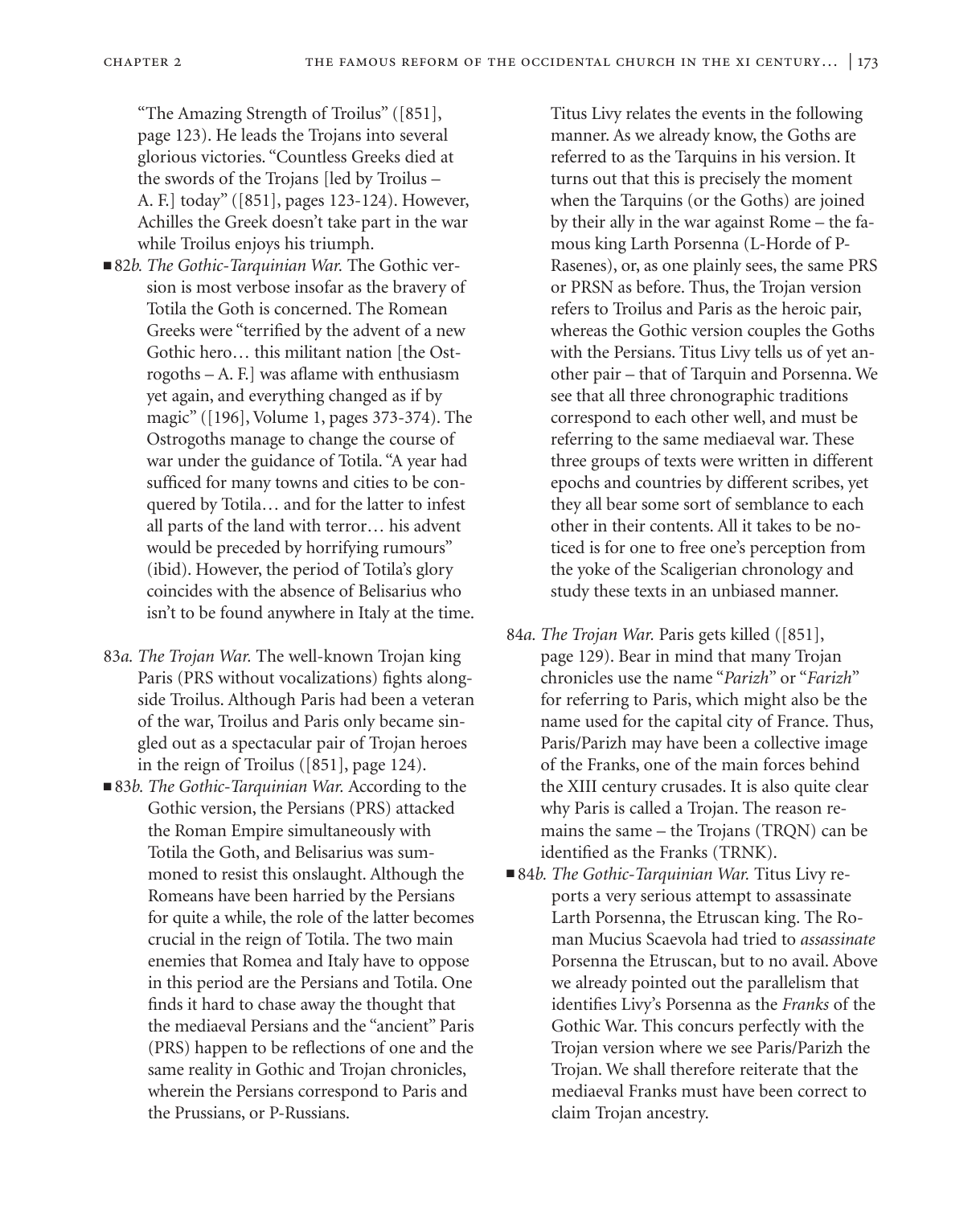

Fig. 2.69 A miniature from *Le Roman de la guerre de Troie* by Benoit de Sainte-Maure dating to the alleged XIV century ([1485], page 245). Modern commentary runs as follows: "three mounted Greek envoys appear before Achilles, who takes repose in a game of chess, and summon him to take part in the battle" ([1485], page 250). Taken from [1485], ill. 325.

- 85*a. The Trojan War.* After the triumph of king Troilus, Achilles returns to the scene of military action unexpectedly. Success immediately favours the Greeks. The troops of Troilus are defeated, and he is killed in a large battle ([851], pages 126-127). In fig. 2.69 we see an ancient miniature that demonstrates the typical pastime of the "ancient" Achilles in the period of his being withdrawn from military action ([1485], ill. 325). We observe him playing chess, no less. Achilles is approached by three knights calling him to arms.
- 85*b. The Gothic-Tarquinian War*. As Totila enjoys one battlefield success after another, Belisarius finally returns to Italy. The Romean Greeks under his command immediately prove brilliantly victorious several times in a row. In the alleged year 544 fortune forsakes the Goths permanently ([196], Volume 1, page 377). The Ostrogothic troops led by Totila and Teia (Teias) suffer bitter defeat. The Romean Empire is starting to win. The violent and bloody Gothic war approaches its end ([196], Volume 1, page 398 and on). Totila perishes in the grandiose final battle, and the last Trojan king Teia dies a few months later ([196], Volume 1, pages 407-408).

## **5.10. The end of the war**

- 86*a. The Trojan War.* Troilus the Trojan dies under the following circumstances: 1) Troilus is surrounded by the Greeks in a battle; 2) Troilus is killed by a spear; 3) his head is severed by the Greeks ([851], page 127). The decapitation episode is the only such account in the entire history of the Trojan War.
- 86*b. The Gothic-Tarquinian War.* The legendary Gothic king Teia (Teias) died as described below. A propos, the last two kings of the Ostrogoths (Totila and Teia) virtually merge into one and the same figure due to the brevity of Teia's reign – a mere few months after the death of Totila. 1) In the last battle between the Romean Greeks and the Goths the former manage to surround Teia; 2) Teia is killed with a spear; 3) His head is cut off by the Romean Greeks. This decapitation episode is also unique in the history of the Gothic War ([196], Volume 1, pages 411-412). Comparison demonstrates the two scenarios to be identical.
- 87*a. The Trojan War.* The defeat of Troilus marks a breakpoint in the history of the Trojan War. The Trojans cannot find any worthy heroes to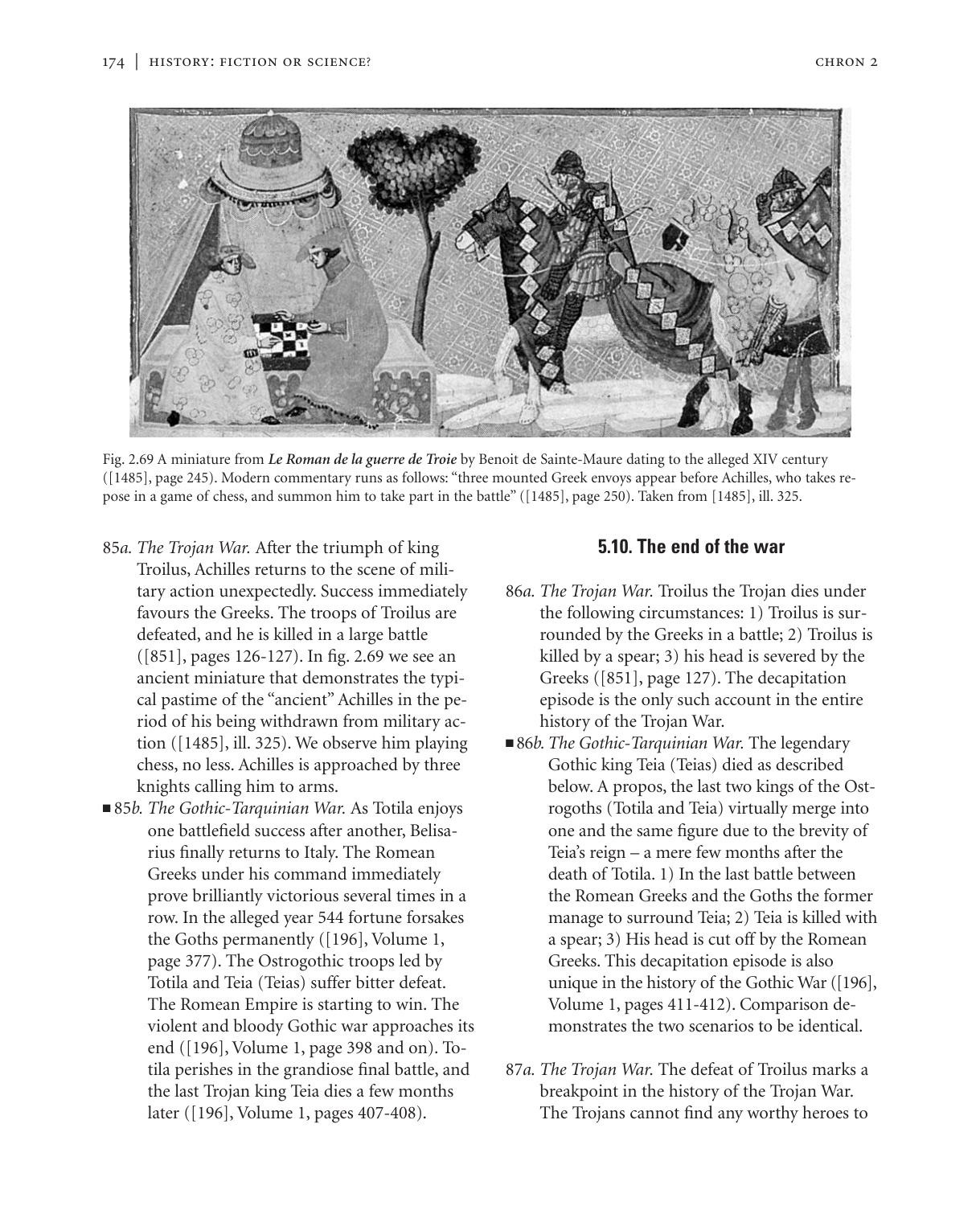fight for their cause, and the city falls shortly afterwards. Thus ends the "ancient" history of Troy. The last battle of Troilus, likewise his death, takes place at the walls of the perishing Troy ([851]).

- 87*b. The Gothic-Tarquinian War*. "The history of the Goths… ends with the famous battle… at the foot of the Vesuvius – the battle fought by the last of the Goths. The valiant nation faced extinction here" ([196], Volume 1, pages 411-412). Teia's last battle is fought at the walls of the New City (Naples, or the New Rome?); this is where he dies.
- 88*a. The Trojan War.* The demise of Achilles follows shortly afterwards as a consequence of his "treason". Since he had promised to marry Polyxena, queen Hecuba suggests that Achilles come to Troy for negotiations. He is careless enough to follow the suggestion, and gets killed insidiously from behind ([851], pages 75 and 128). Mark the fact that Achilles doesn't die in a battle, but rather during negotiations. He is supposed to have been stabbed in the "heel", or in the back.
- 88*b. The Gothic-Tarquinian War*. Belisarius, the double of the "ancient" Achilles, dies after the defeat of the Ostrogoths under unclear circumstances. Let us remember that his withdrawal from the war, disfavour, arrest and property confiscation resulted from his "treason" when he had allegedly promised the Goths to stop the war in exchange for the crown ([196], Volume 1). Belisarius doesn't die in a battle – he passes away in a peaceful manner soon after his release from arrest; however, we possess no information about whether or not he had been murdered.
- 89*a. The Trojan War.* King Thoas. We see that some of the tales about Totila/Teia (Teias) became reflected in the Trojan chronicles as the legend of Troilus, King of Troy; we find out that the Trojan myth also kept some information about the mediaeval Ostrogoth Teias – his name remains all but unaltered. Thus, Teis (Teias) appears in the Trojan chronicles as two charac-

ters. See for yourselves – the famous king Thoas takes part in the Trojan War ([851], pages 113, 125 and 218, comment 126. King Thoas fights together with the Greeks, but falls captive to the Trojans several times, and is finally taken away to Troy.

■ 89*b. The Gothic-Tarquinian War*. King Teias. The "ancient" name Thoas is almost completely identical to that of the last Gothic king Teias (Teia). See [196], Volume 1.

# **5.11. Other legends of the Trojan War**

We have listed all of the main legends that comprise the history of the Gothic War. However, there are quite a few smaller episodes that also turn out to be phantom reflections of mediaeval events.

- 90*a. The Trojan War.* The fall of the Trojan kingdom ends with the "exile of the Trojans". The surviving Trojans run away from the country and scatter. Centaurs, or semi-equine humans, are reported to take part in the Trojan War. It is possible that "centaur" (CNTR unvocalized) is yet another version of TRQN – the same old name of the Trojans ([851], pages 103 and 214-215, comment 78).
- 90*b. The Gothic-Tarquinian War*. After the decline of the Ostrogothic kingdom, the Goths and their doubles – the Tarquins, or TRQN – leave Italy and Romea. This exile of the mediaeval TRQN is completely analogous to the exodus of the "ancient" Trojans (TRQN). The ancient "centaurs" are probably yet another phantom reflection of the TRQN/Tarquins/ Franks.
- 91*a. The Trojan War.* A certain King Remus fights the Greeks aided by the Trojans. Now, Romulus and Remus are the alleged founders of Rome. Could this "Trojan Remus" be a doppelgänger of Remus the founder of Rome? See [851], pages 109, 229 and 216, comment 96. Troy doesn't fall while Remus remains "in command of the horses".
- 91*b. The Gothic-Tarquinian War*. The city of Rome, or Constantinople (New Rome) takes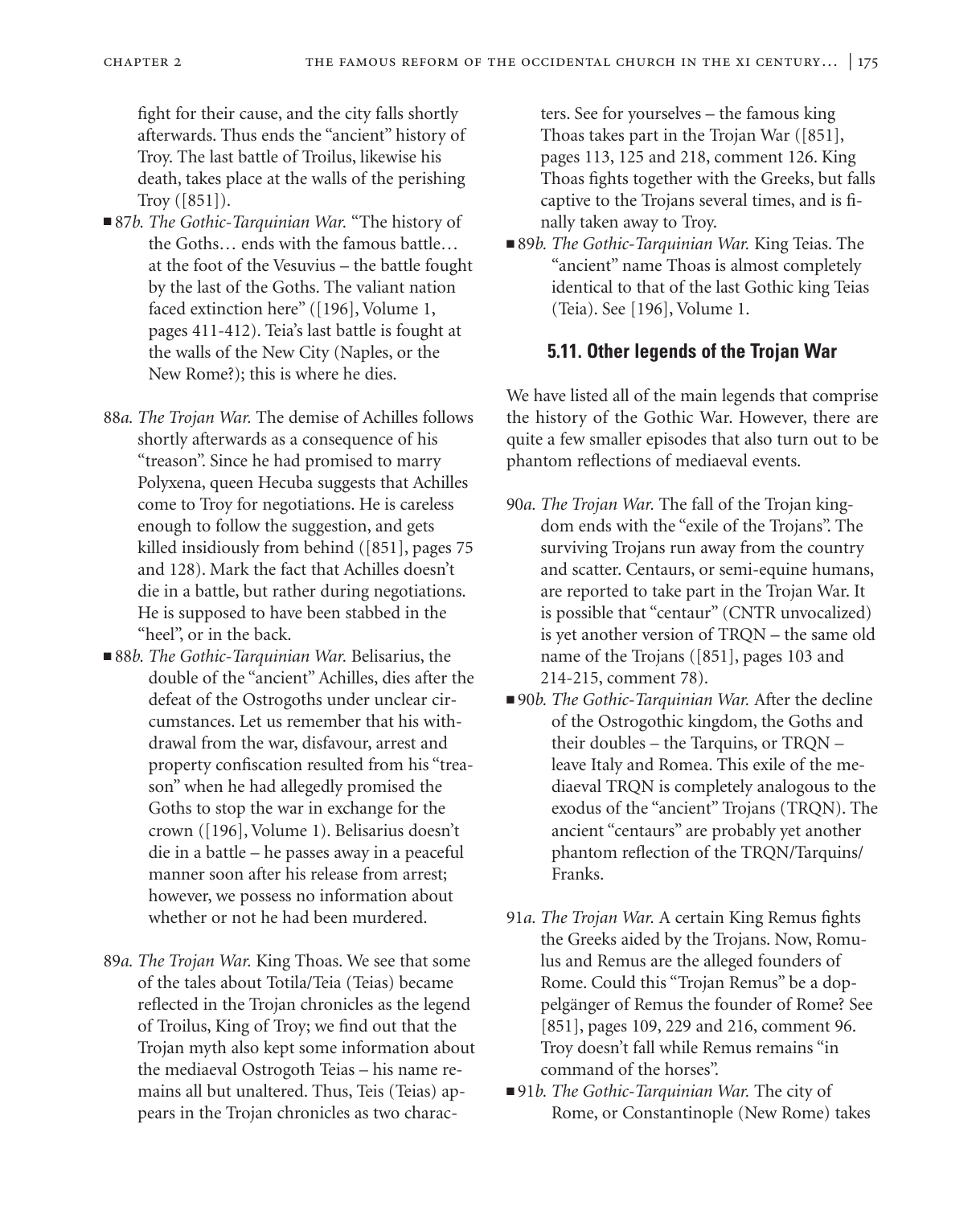part in the Gothic-Tarquinian War. We see the ruins of the "equine" aqueducts, which have sealed the fate of the Roman kingdom, in both Constantinople and Rome. The New City had stood stalwart until the Romean Greeks managed to capture the aqueduct.

- 92*a. The Trojan War.* Ulysses (Odysseus) is a possible double of Achilles, qv above. He is supposed to have stolen the horses of king Remus; this results in the fall of Troy ([851], pate 216, comment 96). Some of the Trojan sources claim that "if the horses of Roesus [Remus, that is – see [851], page 216, comment 96; another possible meaning is "Ross" (Russian) – A. F.] drank some water from the Scamander [the river Troy stood upon – A. F.], Troy wouldn't have fallen" ([851], page 216, comment 96).
- 92*b. The Gothic-Tarquinian War*. The "equine aqueduct" of the New City. Apparently, this is a reference to a real event that took place in the course of the Gothic War. If the "horse" (the aqueduct) remained in order, or "drank water properly", providing it to the New City, one couldn't have used it for entering the city; thus, the capital would have resisted the assault.
- 93*a. The Trojan War.* It is possible that king Remus counts among the casualties of the Trojan War. He had "fallen to the ground from his horse" hit by a spear ([851], page 109). We also encounter king Remus at the beginning of the Trojan War, where he appears in the episode with the famous amazons who fight for the Trojans ([851], page 74, also pages 129-131). The words "amazon" and "Amalasuntha" resemble each other a great deal; one may well be a derivative of the other. The queen of the amazons was killed in the Trojan War. Her name was Penthesilea (Anthesilea?), and she was killed by the Greeks ([851]).
- 93*b. The Gothic-Tarquinian War*. King Remus, the founder of Rome, is killed in battle by Romulus ([482]). This happens at the very beginning of Roman history, right after the foundation of the city – in yet another phan-

tom reflection of the Gothic-Tarquinian War. Amalasuntha is the queen of the Goths at the beginning of the Gothic-Tarquinian War, which means that she belongs to the TRQN clan. This clan is at odds with Romea. It is possible that another version of Amalasuntha's name was "Anthesilea the amazon". She gets killed soon after the breakout of the Gothic War, allegedly with the consent of the Romean Greeks ([196], Volume 1).

- 94*a. The Trojan War.* At the beginning of the Trojan War, the Trojans have the military support of king Theutras who engages in combat against the Greeks when the latter attack his kingdom ([851], page 102). Theutras was killed in the Trojan War. He had been the ruler of Phrygia, or Friesia (see more on the superimposition of Friesia over either Germany, the Italian kingdom of the Germans/Goths in the alleged VI century A.D., or the Ottoman Turkey.
- 94*b. The Gothic-Tarquinian War*. At the beginning of the Gothic War Theodahad fights the Romean Greeks who invade his kingdom. Theodahad gets killed in the Gothic War ([196], Volume 1). He had been the ruler of the German/Gothic kingdom. The names "Theodahad" and "Theutras" are very similar to each other.
- 95*a. The Trojan War.* The cunning of Ulysses (Achilles?) leads to the fall of Troy. This involves "a horse". Ulysses replaces Achilles towards the end of the Trojan War, and concludes the war as the "successor of Achilles"  $([851])$ .
- 95*b. The Gothic-Tarquinian War*. In the Gothic War, Naples (New City/New Rome) falls prey to the cunning of Belisarius, the double of the "ancient" Achilles. An aqueduct is used for this purpose. Belisarius was then relieved by Narses, who concluded the war as his successor.
- 96*a. The Trojan War.* Ulysses replaces Achilles for a relatively short term (as compared to the entire duration of the Trojan War, see fig. 2.70). The "ancient" legend of the wanderings and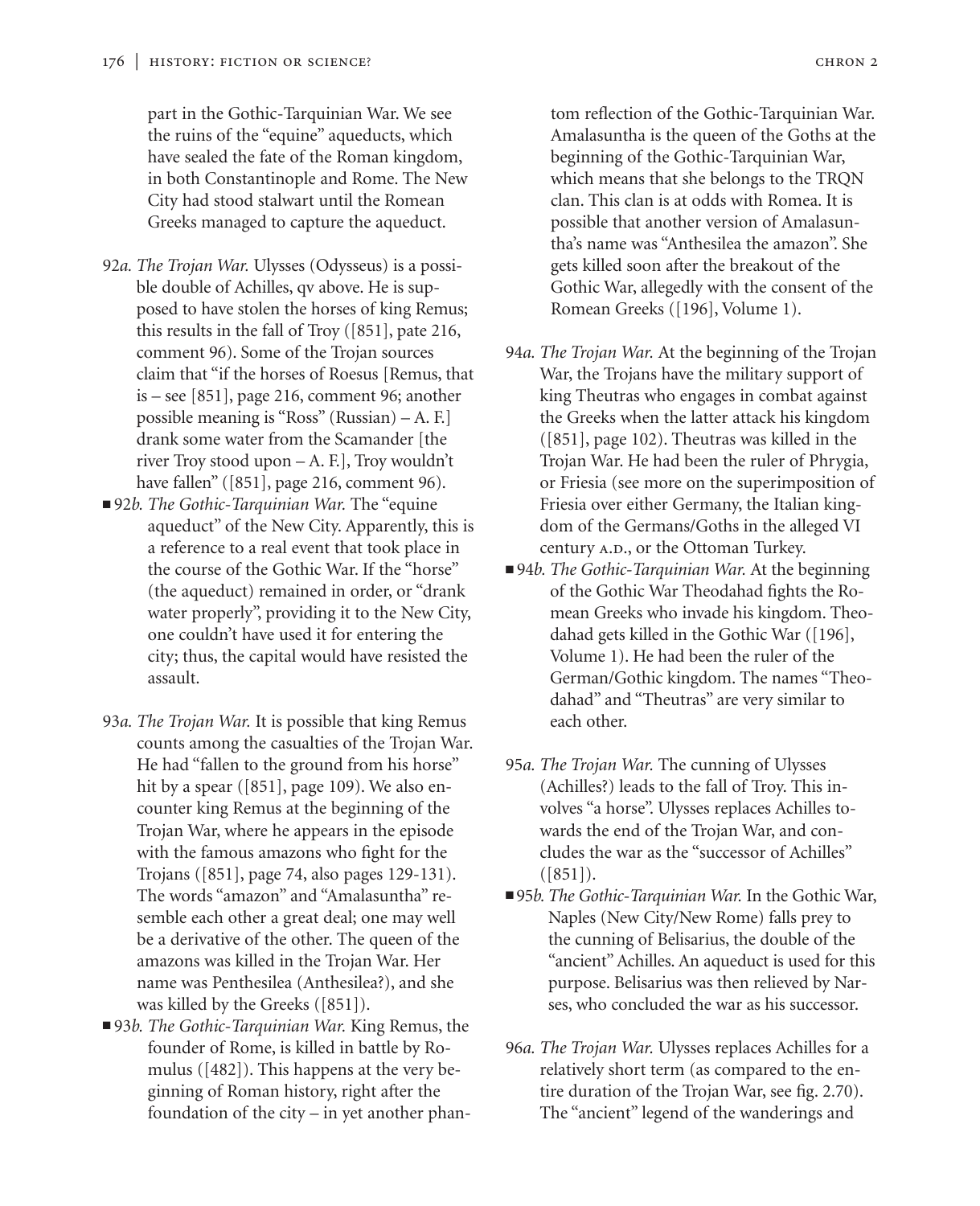

Fig. 2.70 The parallelism between the respective biographies of Belisarius and the "ancient" Achilles.

the poverty of Ulysses/Odysseus after the Trojan War is known rather widely: "Ulysses had been in utter destitution when he reached the land of Idomeneus" ([851], page 136). The poverty of the famous "ancient" Greek hero is a unique occurrence in the course of the Trojan War.

■ 96*b. The Gothic-Tarquinian War.* ........................... (No translation)

........................... ........................... ........................... ........................... ........................... ........................... ...........................

97*a. The Trojan War.* These are the various names of Ulysses/Odysseus as used in the Trojan chronicles: Odysseus, Urekshish, Urexis, Diseves, Nicyotenines, Ulyces, Ulyxes, Ulisan and Ulysses ([851], pages 201 and 202, commentaries 21 and 33. Let us point out that the name Ulyxes or Ulysses is most probably a version of the name Achilles. Let us sum up. The end of the Trojan War is marked by the deeds of the two heroes Achilles and Ulysses, where the "short-term character" Ulysses carries on

with the deeds of Achilles, the "main hero". Their names are similar: ChLLS-LSS/LLS. The ordeals of Ulysses after the Trojan War are related by Homer in the *Odyssey,* in particular.

- 97*b. The Gothic-Tarquinian War*. Narses "carries the flag" of Belisarius in the Gothic War. The variations of his name include Narses, Narces and Narcius. We are most likely confronted with the variations of the name Ulysses: Ulyxes, Ulyces, Urexis etc. Thus, we see that the end of the Gothic war is also marked by the appearance of a pair of military leaders – Belisarius and Narses. Narses is a "short-term hero" and fights for the same cause as Belisarius. There may be a similarity between their names: BLSR and NRSS. The ordeals of the unfortunate Narses after the Gothic War are described in [196], Volume 1. It is possible that the very same "ordeal of Narses" became reflected in Livy's Tarquinian version of the war as the wanderings of the "ancient" Roman Coriolanus ([482]).
- 98*a. The Trojan War.* Let us point out an astonishing "ancient" story about Achilles as a "eunuch". It is reported that he had been a servant in a gynaecium. This famous event is reflected on numerous "ancient" vases and paintings. Achilles is supposed to have "served as a eunuch" before